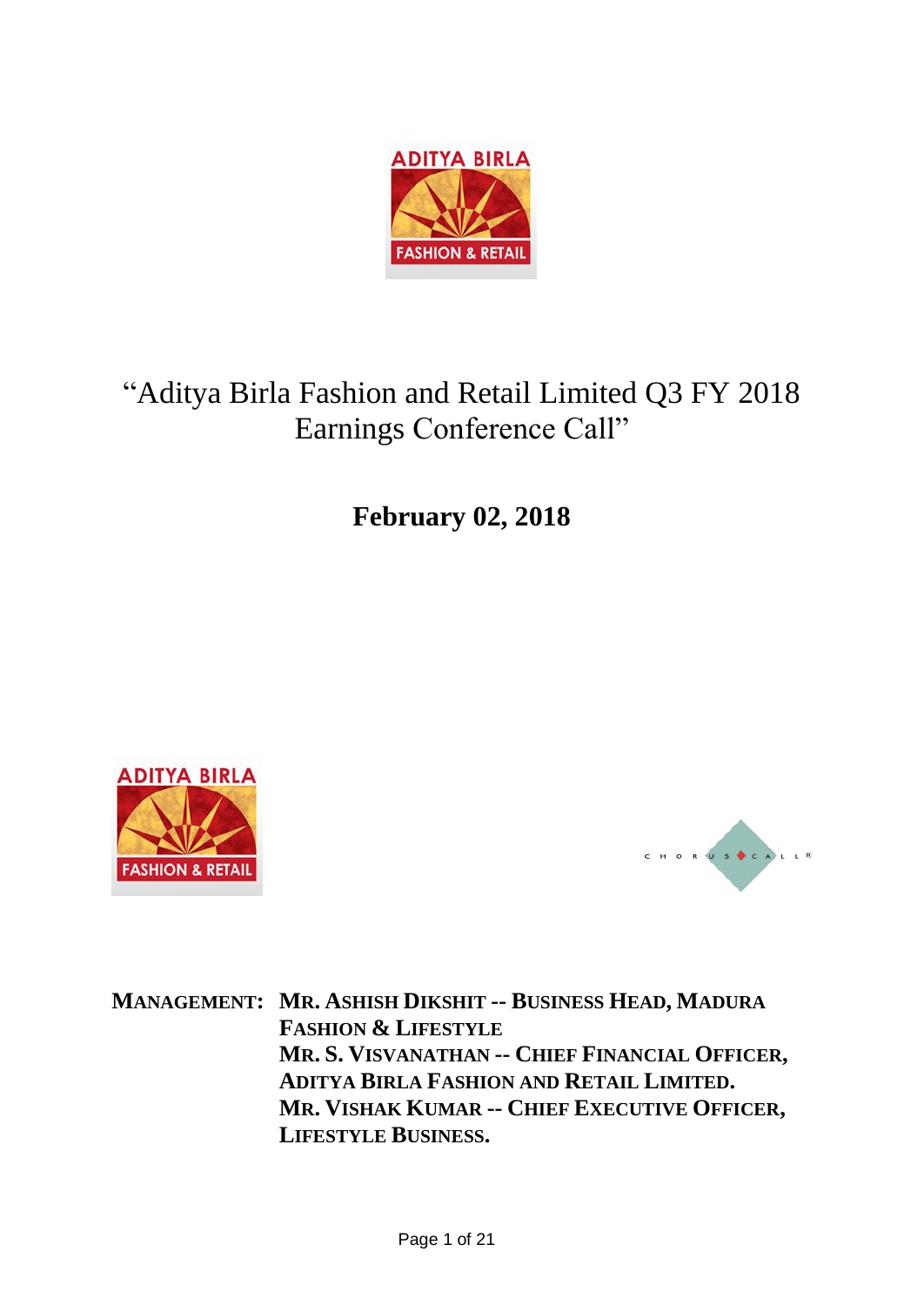

## **MRS. SANGEETA PENDURKAR -- CHIEF EXECUTIVE OFFICER, PANTALOONS**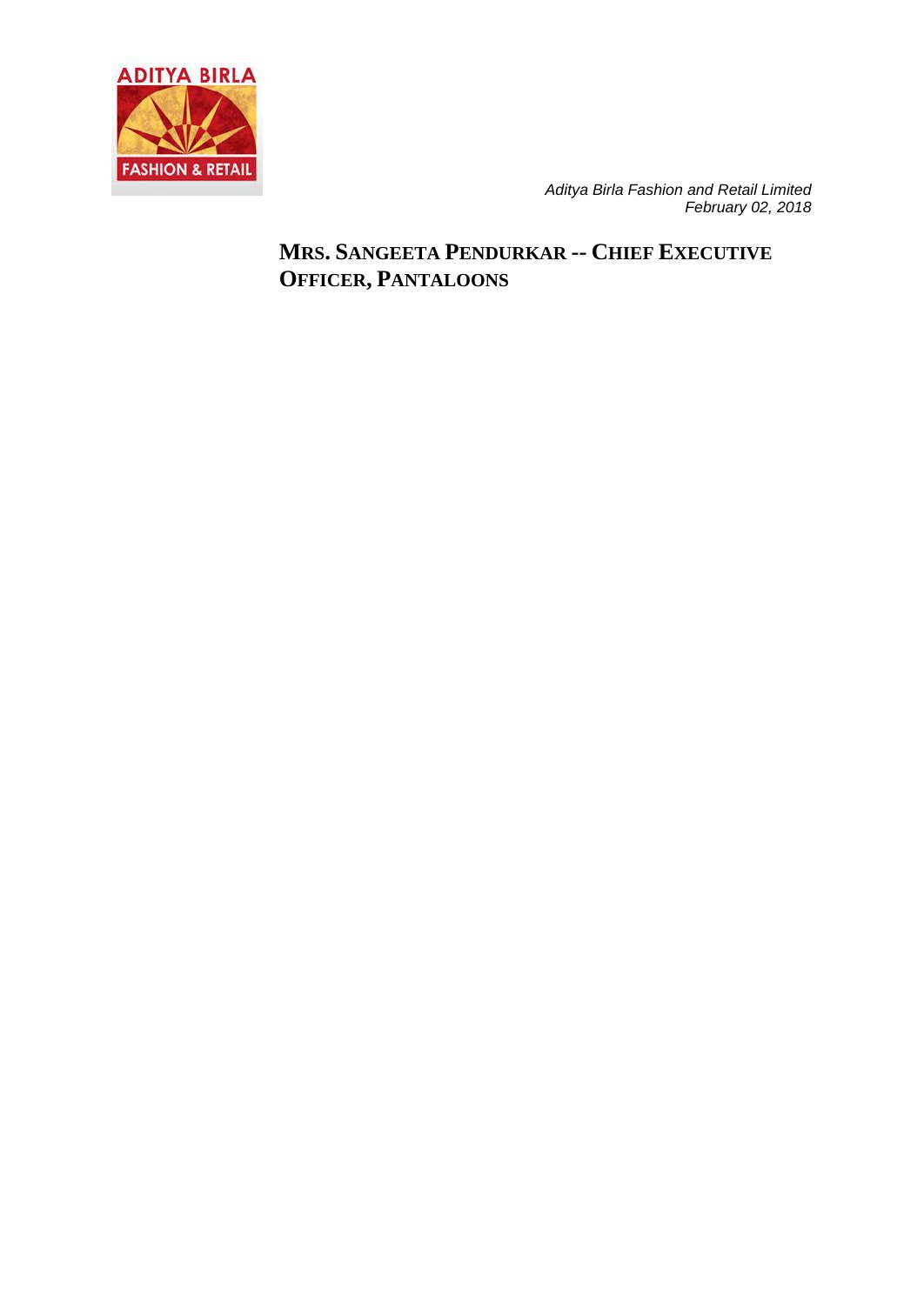

## **Moderator:** Ladies and Gentlemen, Good Day and Welcome to the Q3 FY 2018 Earnings Conference Call of Aditya Birla Fashion and Retail Limited. The call will begin with a brief discussion by the Company's management on the quarters' performance followed by a Q&A Session. Should you need assistance during the conference call, please signal an operator by pressing "\*" then "0" on your touchtone telephone. Please note that this conference is being recorded. We have with us today, Mr. Ashish Dikshit -- Business Head; Mr. S. Visvanathan -- CFO; and Mr. Vishak Kumar -- CEO, Lifestyle Business; and Mrs. Sangeeta Pendurkar -- CEO, Pantaloons. I want to thank the management team on behalf of all the participants for taking valuable time to be with us. I must remind you that the discussion on today's earnings call may include certain forwardlooking statements and must be viewed therefore in conjunction with the risk that the company faces. Please restrict your questions to the quarter's performance. With this, I hand the conference over to Mr. S. Visvanathan. Thank you and over to you, sir! **S. Visvanathan:** Thank you. Good Afternoon and Welcome to the Q3 FY 2018 Earning Call for Aditya Birla Fashion and Retail Limited. We will start with the apparel industry update for the quarter. This quarter witnessed and early EOSS before Christmas and a strong wedding season in November and December. Thereby helping tide over the otherwise subdued sales in the month of October which was impacted due to the shift of festive season to Q2. The disruption caused by GST roll out in the earlier quarter seem to be normalizing now and we believe that the wholesale channels will completely recover and the next few months. And with that brief update about the apparel industry for this quarter, we will now move on to the performance of Aditya Birla Fashion and Retail for the third quarter. We will through the highlights of the financial performance of ABFRL and the individual businesses. In Q3 FY 2018, ABFRL recorded sales of Rs. 1,855 crores; this is a growth of about 8.7% versus the corresponding quarter last year. These sales do not exactly match with the sales of last quarter because of the GST impact. Our EBITDA for the period was Rs. 148 crores, which was 54% higher than the corresponding quarter previous year. However, this Rs. 148 crores does not include a Rs. 3 crores provision for a one-time expense for our shelved projects. If one were to account that I think it will be Rs. 145 crores EBITDA.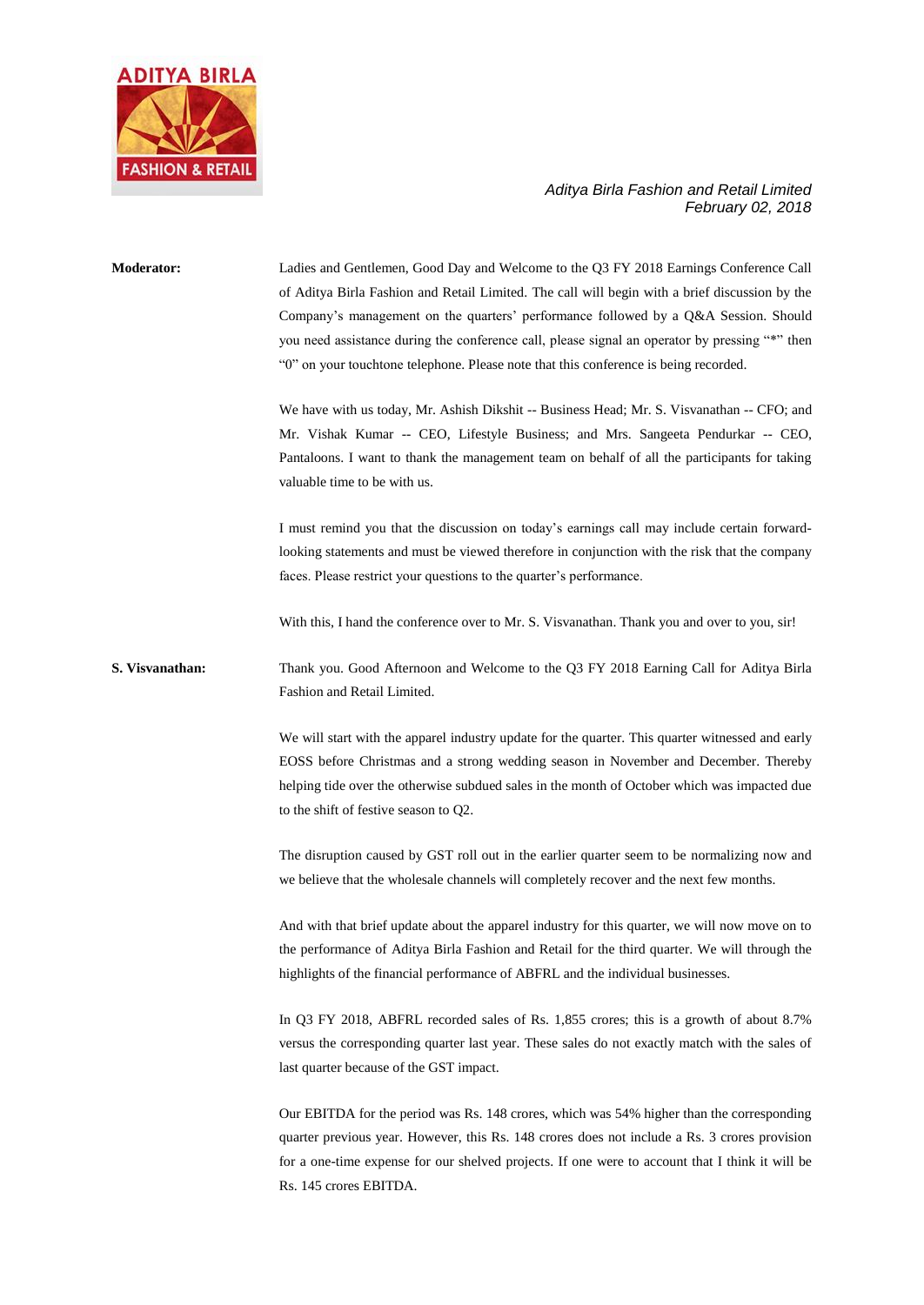

The key portfolio performance has been uploaded in our Investor Presentation on our website and I will take you through the brief summary of the performance of these businesses.

Lifestyle Brand:

Our portfolio Lifestyle Brand as you know comprises Louis Philippe, Van Heusen, Allen Solly and Peter England. These businesses did well during the last quarter and they grew well and significant improvement in profitability in this quarter.

Q3 sales were at Rs. 983 crores, a growth of 8.2% over Q3 last year and like-to-like growth for this quarter was 4%.

EBITDA for the quarter was Rs. 115 crores as against Rs. 87 crores last year representing a growth of 32% over last year. EBITDA margins for the business expanded to 11.6% compared to 9.5% in the corresponding quarter last year.

The total EBO count in this business were at Rs. 1,906 crores at the end of Q3 FY 2017.

Moving over to Pantaloons:

Pantaloons posted a robust revenue growth of 12% in the third quarter. However, the like-tolike remained flat and with sales of Rs. 750 crores growth **compared** to about Rs. **667** crores in Q3 of last year.

EBITDA for this quarter in Pantaloons as Rs. 65 crores, as against Rs. 36 crores last year representing a growth of 81% over the same quarter last year. And EBITDA margin of 8.7% versus 5.4% last year. This improved profitability was due to tighter cost control arising from better select management rental renegotiation and efficient inventory management.

Pantaloons expanded its network to 256 stores, up from 243 stores at the beginning of this quarter. We plan to continue to expand Pantaloons going forward with more stores coming up in new locations.

Fast Fashion Business:

Our Fast Fashion Business comprises Forever21 and People brand. Q3 FY 2018 sales for the Fast Fashion Business was 99 crores, 14% decline over Q3 FY 2017. This decline is primarily due to store rationalization of legacy stores of Forever21 where such stores were shut down or resized to achieve targeted profitability.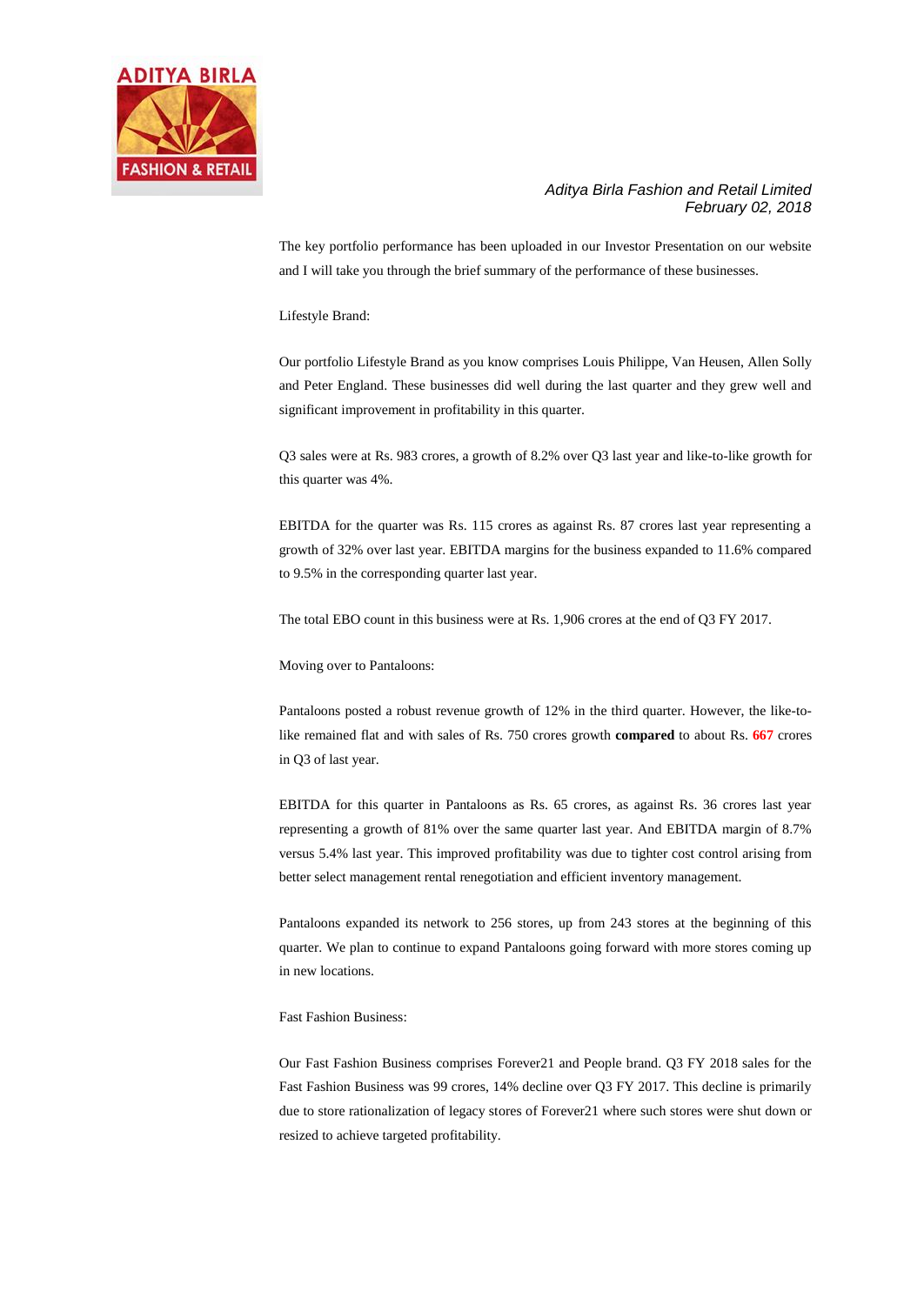

EBITDA loss for the quarter widened to Rs. 23 crores versus Rs. 16 crores last year. Primarily due to inventory markdown in Forever21 business and cost related to store resizing and closure which are one-time in nature.

People business has successfully established the large format store model which we will now use as the model for going forward for expansion.

Other businesses, International business, and Innerwear:

Other business reported sales of Rs. 56 crores, 80% growth of over Q3 of last year. EBITDA loss for the quarter was at Rs. 8 crores as against a loss of Rs. 10 in Q3 FY 2017. The growth in this portfolio has been driven by the Innerwear business which was launched in FY 2017 under the Van Heusen brand. The business has grown rapidly in the last one year with the product now being available over 6,000 outlets across 75 towns. We expect the business expansion to continue at the same pace in future as well.

In our International Brands business, the collective continues to perform well and we have expanded our portfolio with International brands with the recent signing of Polo Ralph Lauren.

With this, we now have American Eagle, Ted Baker, Polo Ralph Lauren, and Hackett in our portfolio. Ted Baker and American Eagle stores will be launched over the next two quarters.

Outlook and strategy for FY 2018:

We planned to continue with our strategy for FY 2018 as below: Maintain our leadership position in Lifestyle Brands. Strengthen Pantaloons position and make it the leader in the value fashion business through aggressive expansion in store and improve on the value fashion strategy to continue to drive margins and profitability. We grow the Fast Fashion Business through distribution expansion. Even while rationalizing the stores and cutting down lossmaking stores. Invest to create a presence in emerging segments of the future like Men's Casual through brands like American Eagle.

With this, we now close our short opening speech and we are now open to questions. Thank you.

**Moderator:** Thank you very much, sir. Ladies and Gentlemen, we will now begin the Question-and-Answer Session. The first question is from the line of Tejas Shah from Spark Capital. Please go ahead.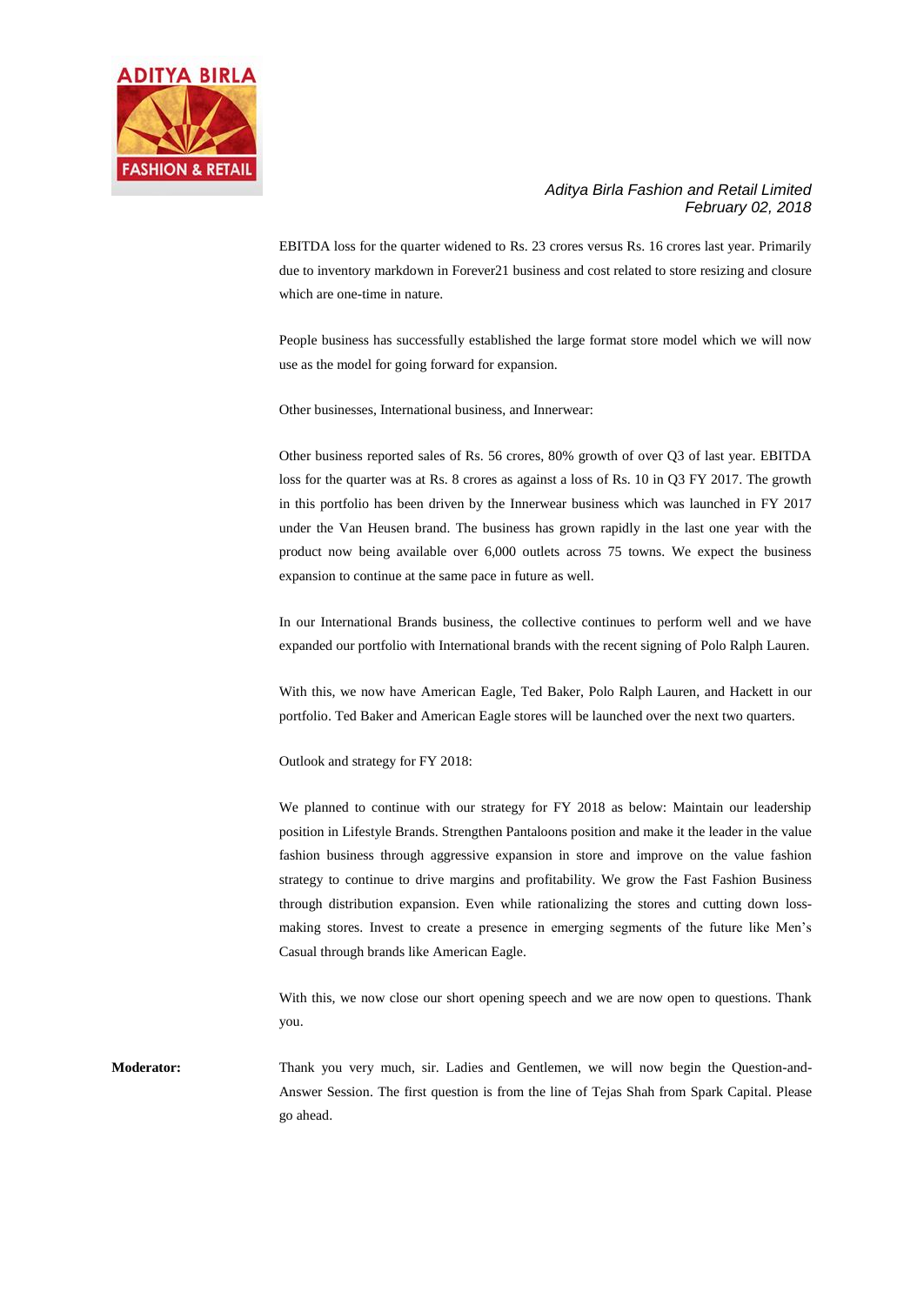

- **Tejas Shah:** First question pertains to Lifestyle Brand. So we had decent growth on relatively okay base. So just wanted to know like-to-like 4% growth what would the volume like-to-like if I have to compare? In case, if there was a price cut?
- **Ashish Dikshit:** I do not think we have made a significant price change. There may be a marginal change in it but we expect volume and value to be similar.
- **Tejas Shah:** So if I look at the channel break-up then clearly wholesale contributed a lot in this quarter's Lifestyle Brand revival. So if you can comment on whether wholesale has actually reached to the optimum level in terms of pre-GST and post-GST kind of transition issues? And second, if you can also comment on retail how it is shaping up for Lifestyle Brands?
- **Ashish Dikshit:** So Tejas, I think to look at wholesale numbers in right perspective for this quarter, I think the impact of demonetization is more severe in the wholesale part of the business. Q3 happens to be a relatively low wholesale business in terms of other quarter's because most wholesale customers buy in Q2 and early part of Q3. Last year was impacted and therefore, to that extent, the wholesale growth is slightly exaggerated in this. In terms of have, they come back to normalcy? That is the point that Vish made in his comment that it is more or less back to normalcy. The impact of GST and other changes are more or less settling in and I think we have achieved the normal business cycle as far as wholesale is concerned.
- **Tejas Shah:** Sure. And one question on Pantaloons, if I can squeeze in. Sales grew by 12% and like-to-like remained flat. So we are still not reaching the earlier trajectory in terms of like-to-like growth. So just wanted to know our thoughts on the same.
- Ashish Dikshit: No, clearly I mean this is a performance where we would like to do a lot better. As far as Pantaloons like-to-like growth is concerned both in Q2 and Q3, first of all, there is an impact of how the months have played out. We had mentioned in the last call in the previous quarter that September like-to-like was as high as 23% - 24% both for Lifestyle Brands as well as Pantaloons. Part of it was preponement of sales into quarter two this year. Pantaloons being a slightly heavier on the east part of its business has a relatively larger share of the impact of the Q2 shift. And to that extent, Q3 was a disadvantage but clearly, this is an area that we have to work further on
- **Tejas Shah:** And sir would it be the right metric to see at least for Pantaloons that you would have taken price cut post-GST. So volume like-to-like will be higher than value like-to-like or is that a wrong metric to look at?
- **Ashish Dikshit:** So it is right metric to look at because we indeed have taken prices down. But I think Pantaloons business is a blended business of our own brands as well as external brands. As the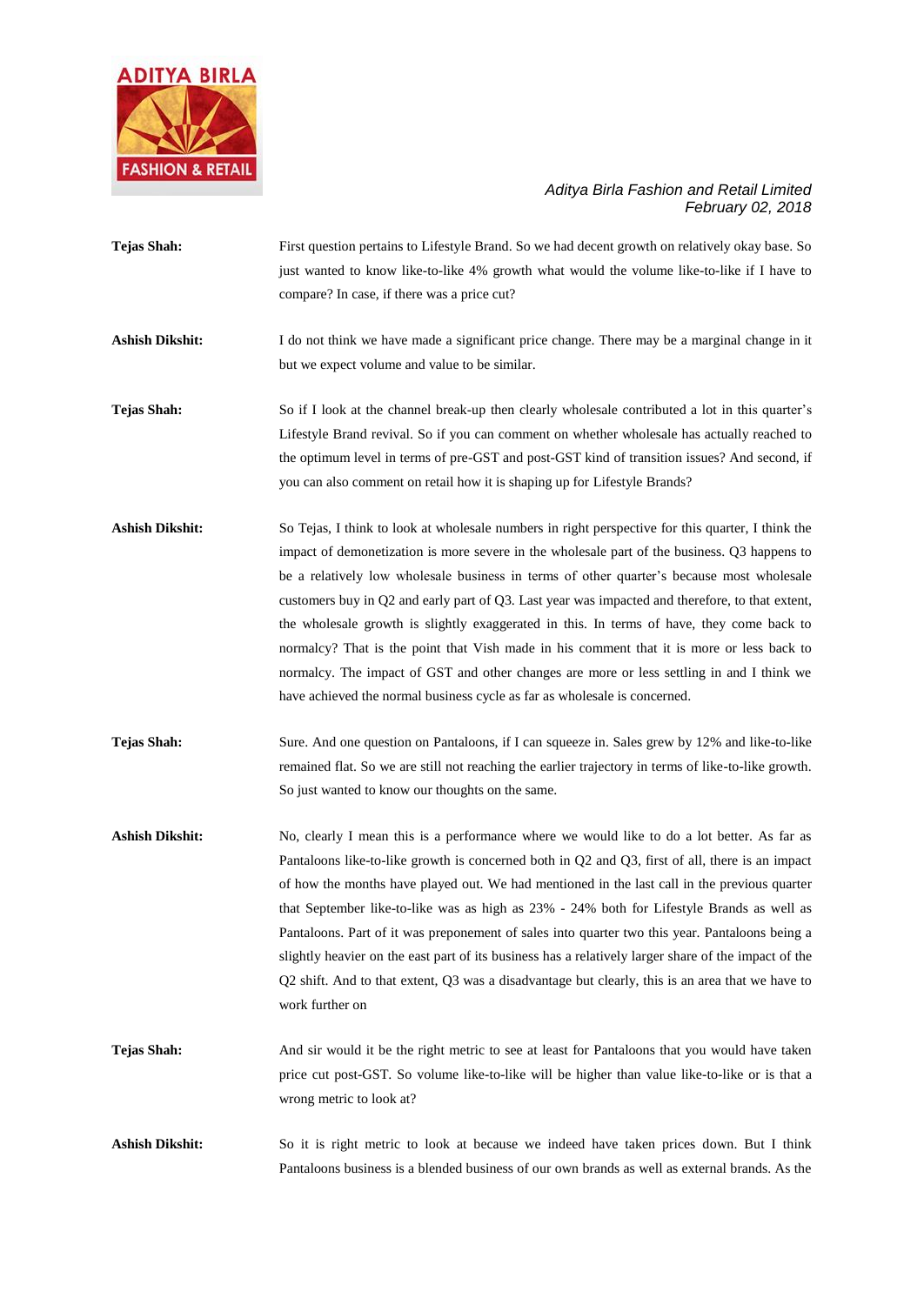

share of the two move that also affects overall price out of the door. To that extent, the impact in pricing average price in Pantaloons is not as much as the price drop itself in our brands is.

**Moderator:** Thank you. The next question is from the line of Vicky Punjabi from JM Financial. Please go ahead.

- **Richard:** Hi, this is Richard here. Thank you for taking my question. My question is on Pantaloons and Sangeeta if I may ask this to you. Now that you have got an opportunity to spend some time in the business, can you give us a snapshot of based on what you have seen till now, what you think are the change needed and what the positives that you would like to definitely build up upon and if there is any tinkering in strategy and our vision that you may have Pantaloons? And how do you think, you can use your vast brand building experience which is where your earlier role are about to Pantaloons advantage?
- **Ashish Dikshit:** So, Richard, first of all, Sangeeta is just about a month in the business. But since you have asked the question directly at her. I will let her respond to that.
- **Sangeeta Pendurkar:** I think, it has just been a few weeks since I have been in business. An earlier observation I think there is a great opportunity to grow this business. It is a great brand. But I think I will come back to you with a more detailed answer as days go by and perhaps when we are in the next call. I will have a better sense of you know where the opportunities are and obviously how we are going to tackle some of the challenges around the like-to-like growth as well. So you will have to bear with me and give me a little bit more time but for sure, we will address this in detail next time.
- Richard: Okay, sure. We will look forward to that. And one sort of housekeeping stuff what is this shelved project for which there is this Rs. 3 crores of expense during the quarter?

**Ashish Dikshit:** Richard, we were working with a brand for developing in India business for last few quarters and therefore, we had invested some capital into that and that is really the write-off that we have taken. A part of it was taken in the quarter two and remaining part in this quarter.

- **Moderator:** Thank you. The next question is from the line of Chirag Lodaya from Value Quest. Please go ahead.
- **Chirag Lodaya:** I have a question on Pantaloons. What will be the nine months SSG for Pantaloons?
- **S. Visvanathan:** Sorry, can repeat that?
- **Chirag Lodaya:** Nine months SSG for Pantaloons, Y-T-D?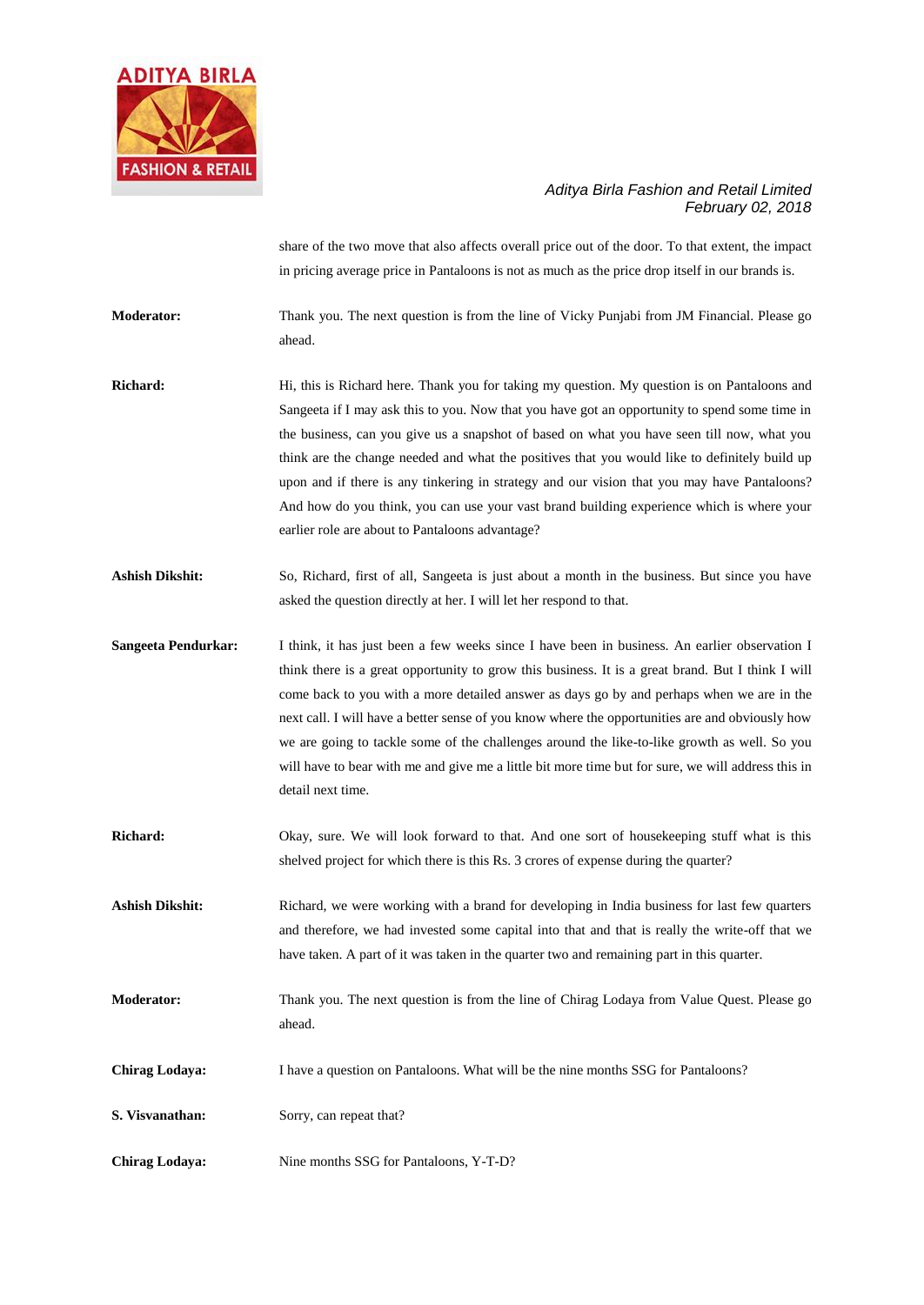

- Ashish Dikshit: It is more or less flat because we had a Q1 of plus 15%; Q2 which was minus 12% or so and Q3 which is roughly flat. So it will be marginally positive.
- **Chirag Lodaya:** Okay. So when I look at your SSG, it is almost flat and at the same time margins have improved substantially. So if you can help us understand what are the drivers driving the margin despite SSG being flat?
- **Ashish Dikshit:** So our gross margin at product margin level there has been only a margin improvement. Your question is perhaps about EBITDA improvement. That improvement has come through optimization of selling expenses. We have reviewed the entire network looked at which stores can be optimized, what elements the cost within the stores can be optimized and that is the project which has been going on for the last couple of quarters. This quarter is where you have seen the difference in that. So it is largely cost optimization store restructuring, store resizing as an ongoing profit improvement were planned.
- **Chirag Lodaya:** So first nine months we have seen very good growth in store additions. So how one should look at going ahead and what should be normalized SSG say for next one year - two years, one should build in?
- **Ashish Dikshit:** So in terms of store additions we added close to 80 stores last year, we have added about 50 stores net of close to 47 stores or 48 stores in the first nine months of this year. We broadly expect to be between 75 stores to 80 stores addition for this year as well. Our strategy will be to continue to look at expansion because we see the opportunity Pantaloons new stores are working well; it is a very democratic strong proposition for most markets. So we will probably look at 60 plus store as a one number for expansion. Year-on-year we will have to either accelerate that or moderate that a little bit here and there. But we think around 60 stores to 80 store expansions is something that is possible in the coming year.
- **Chirag Lodaya:** And normalize SSG?
- **Ashish Dikshit:** So that is a tough one to answer. Obviously, our goal is to get to high single-digit to doubledigit same-store growth, we have not achieved it now for the last couple of quarters. So there is work to be done on that account. And really that is our endeavor.
- **Chirag Lodaya:** When I look at your consolidated reported numbers, a whole lot of margin expansion has come through rent as an expense. So, if you can just help me understand, you eluded the fact that Pantaloons margins have improved mainly because of all this selling expense and another initiative. But when I look at your reported numbers it is majorly from rent.
- **S. Visvanathan:** Yes, when we mean select**,** we mean rent.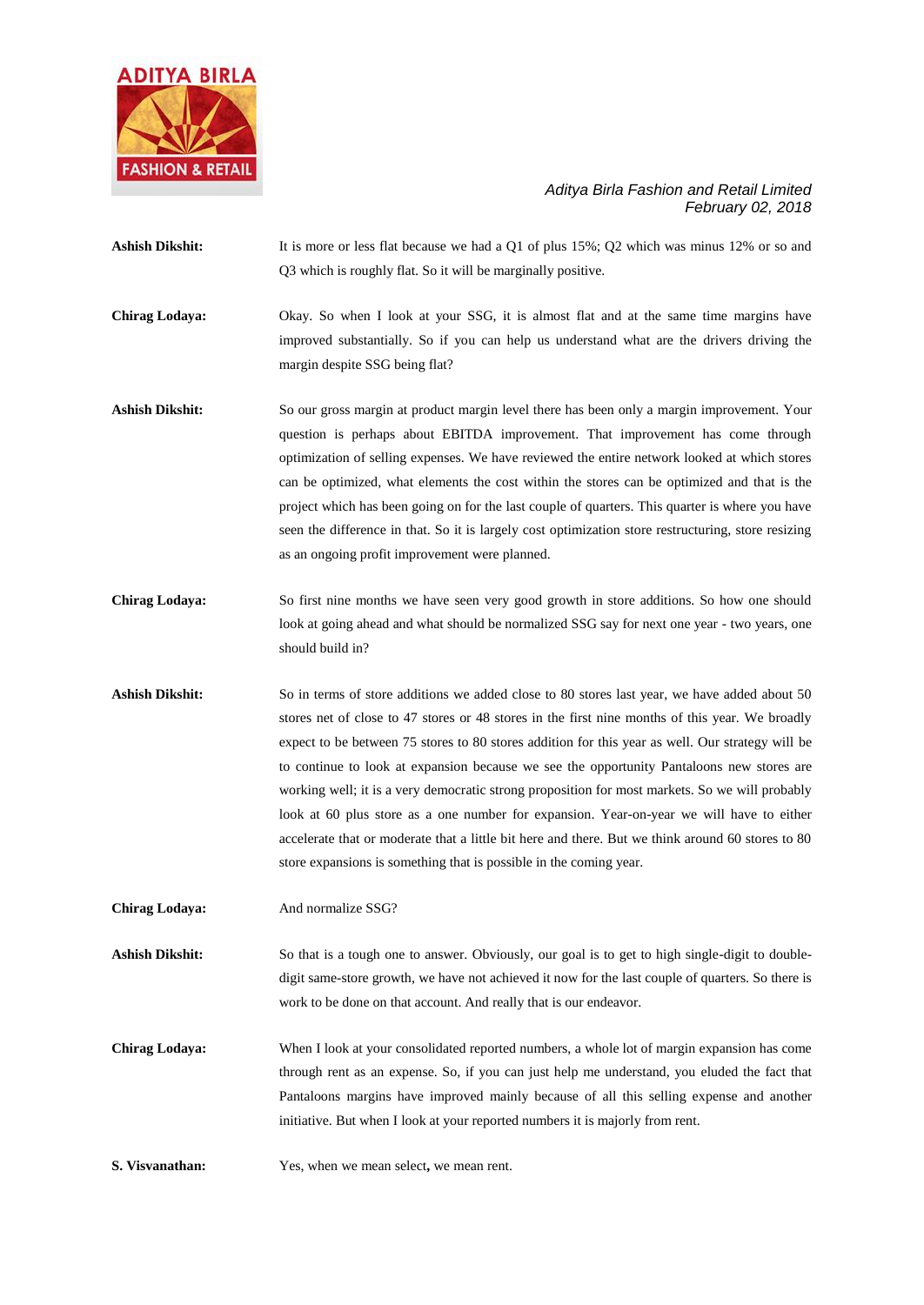

- Ashish Dikshit: . See, how does it happen? It happens through store rationalization closing less profitable stores or resizing the stores and other expenses. So that is one-line item which gets affected by all businesses. And in our consolidated report actually, the impact is not so much coming from Pantaloons. There is an equal amount of work that is happening on Madura business there is a big work which is happening on the rental line as far as Forever21 is concerned where we are rationalizing the business. So, it is not really a reflection of Pantaloons numbers. I think Pantaloons may have a smaller role in terms of that difference. All other businesses are also focused on that aspect of our business.
- **S. Visvanathan:** So when we mean select just to clarify with you, we mean including rent also. Yes, it is not just a select without the rent. For us, selling is including rent.
- **Chirag Lodaya:** Okay. And lastly on this F21. So last quarter, we guided about H2 being almost EBITDA flat, so this quarter we have seen losses because of inventory. So, if you can just quantify the loss of inventory in this quarter and how one should look at this EBITDA breaking even in coming quarters? What would be the guidance going ahead?
- Ashish Dikshit: So I would first focus on this quarter itself. This quarter, significant part of that Rs. 22 crores -Rs. 23 crores loss in Fast Fashion Business that you are seeing has come from Forever21. About Rs. 15 crores to Rs. 16 crores have been the one-time inventory charge off that we have done after rationalizing the business and looking at the business. That is a part we hope will not get repeated. The other part we will have to obviously bring about the business improvement. So there was a one-time impact of about Rs. 15 crores - Rs. 16 crores which is inventory charge-off which we have taken this quarter.
- **Chirag Lodaya:** And store addition guidance in F21? Current store count and store addition going ahead?
- **Ashish Dikshit:** So I think current stores we are at about 18 stores and we will continue to remain reasonably conservative because our strategy going forward sorry we are at 22 stores having added the 4 stores in this quarter. I think, our store addition will remain moderate for some time. Not because of any other reason but because we are ensuring that the new store model, every store that we are signing is on a very tight commercial model. And if we do not get it. We do not move forward. I think the important thing is this business is to get a right the economics of the business and that is what we are focused on. Currently by restructuring the existing stores but also making sure the new stores come at the terms that are more commercially viable
- Ashish Dikshit: Also, the new stores will be relatively smaller to their existing legacy so that we take it on a smaller footprint.
- **Chirag Lodaya:** Correct. But sir, is it fair to assume Q4 exit will be EBITDA breakeven for F21?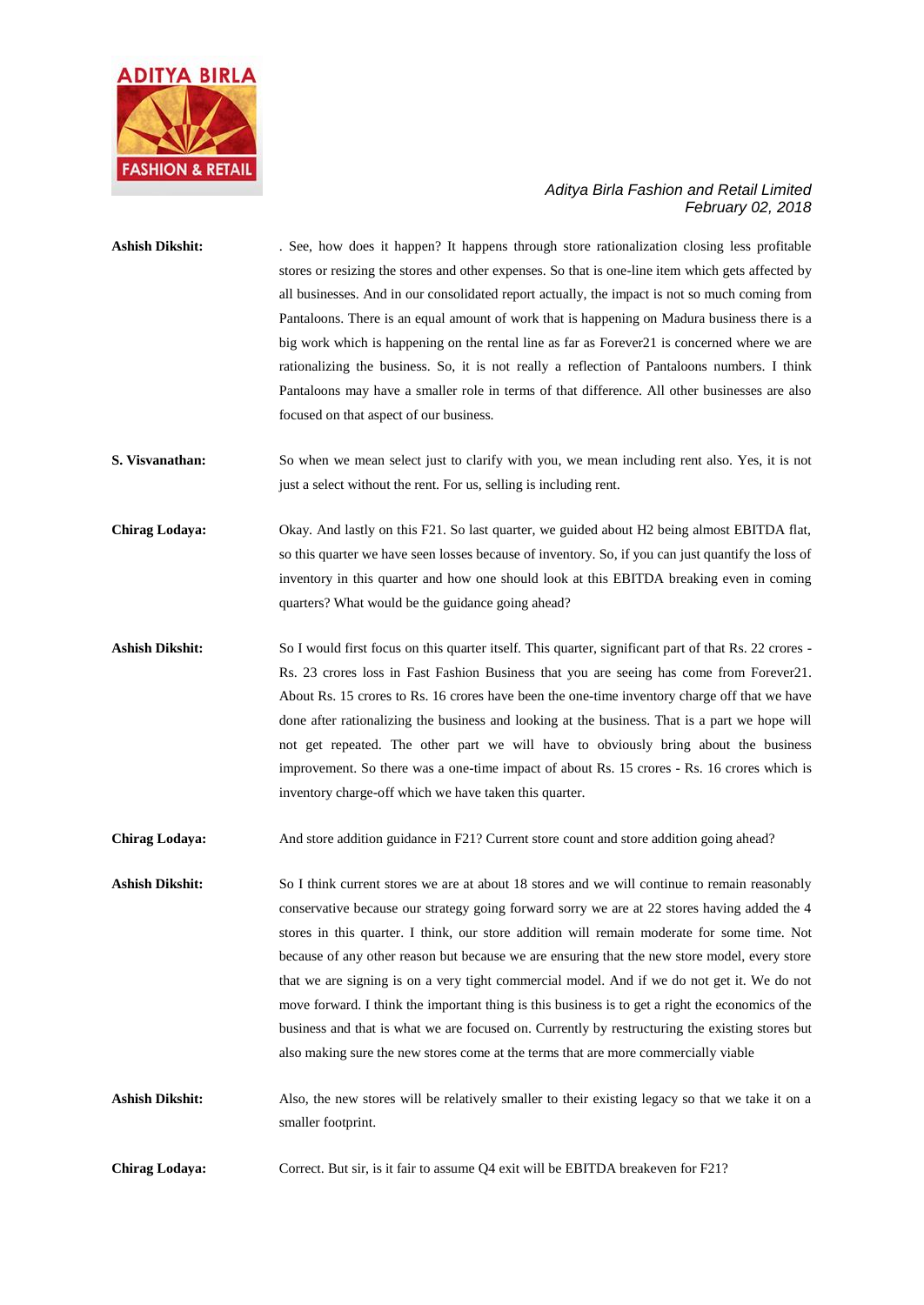

**Ashish Dikshit:** See, we had given our guidance towards the H2 turnaround. It has turn out to be longer and more difficult then what we had assumed. We are hopeful that by Q4 we will be able to bring it closer to that. **Chirag Lodaya:** Okay. And just lastly on Madura, if you can help us understand how overall demand environment is looking and in terms of this quarter, we have seen some 1,906 stores versus 1,769 stores Q-o-Q there has been the addition of around 130 stores - 140 stores in the quarter. So how one should look at this number going ahead? Ashish Dikshit: No, I think you have got something wrong there. 130 stores in the quarter is not the addition during the quarter. Probably you will have to tell us where you got that number? **Chirag Lodaya:** From the Presentation itself. **Ashish Dikshit:** No, so Presentation in past did not have**.** It is not a one-quarter addition, we are talking for fullyear addition, is that what you are saying? **Chirag Lodaya:** It is a Q-o-Q number. **Ashish Dikshit:** I think we will have to explain to you how those two numbers have come. We will probably come back on the call and explain to you that numbers. We have not had 130 stores added in the quarter. **Chirag Lodaya:** I think value stores is the difference? Ashish Dikshit: That is right. Value store earlier we were counting them separately, so it was not appearing in the base numbers. In this quarter, we have consolidated all formats of the stores**. Chirag Lodaya:** What will be the number of that value store if you can just give me? **Ashish Dikshit:** Just one second. Yes, we will go to the next question; in the meantime, we will give you the values for the number. **Chirag Lodaya:** Sir, overall demand environment if you can just throw some light? Madura growth trajectory? **Ashish Dikshit:** Vishak Kumar, are you around? Do you want to comment on that? **Moderator:** Sir, Vishak Kumar has got disconnected a while out, we are trying to reach out to him. **Ashish Dikshit:** Fine. So will go forward on that. See, Madura brands as we took you this strategy was to consolidate the network, reinvest in the brand, get back the same store growth performance and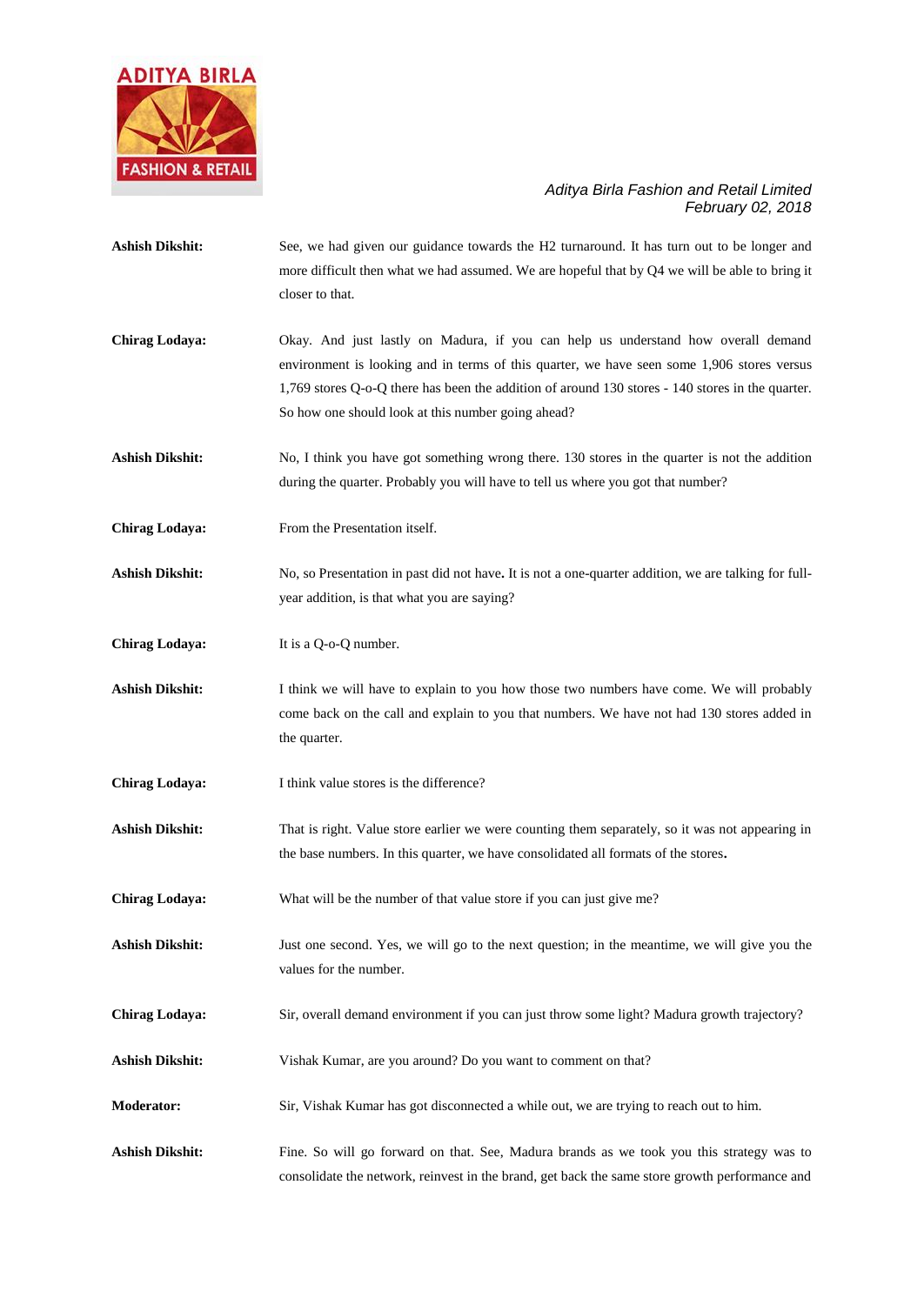

which is what we have done, I think the heartening part for us as far as that business is concerned that our same store is for nine months is about 8.9% - 9%, which over a longer period of time is a trajectory which wanted to get to I mean referred to the previous question even on what is the stable like to like performance that we want to have, which fundamentally means the organic part of the business is going well. The brands are now clocking much faster and much better performance than in past year or so. The overall environment I do not think is any different for Madura brand than any other part of the business. I think the business has seen a fair bit of ups and downs starting from November last year to July this year, a shift in dates preponement of EOSS are further factors which have sort of impacted the overall industry as a whole. But I think our had been if you look at our performance for last three quarters or four quarters, what stands our sales is the consistency of those business in terms of same-store performance, shape of profitability and we think we have not got fairly good platform going, as we expand a little bit more aggressively which we have not done in last couple of years because we were more in a consolidation mode as far as the business is concerned. I think we will be able to record not just a solid profitable business but even in terms of accelerating the growth momentum. In the immediate short-term, I think we will have to see how the consumer demand picks up. Right now there just been too much volatility as far as the demand pattern have been concerned and it is difficult to see when the stable long-term settle demand would come.

**Moderator:** Thank you. The next question is from the line of Shariq Merchant from Quest Investments. Please go ahead.

- **Shariq Merchant:** I have two questions. One is on the rent straight lining, we have seen a Q-on-Q decline in rental expenses and you alluded to the fact that it has been driven by renegotiation essentially on the Fast Fashion piece. Now, a part of this would also be a non-cash item purely driven by accounting you will be straight lining and future rentals would be lower. So, would it be possible for you to quantify how much of this will be a one-time accounting adjustment and what should we look at it in terms of a sustainable rental expense going forward?
- **S Visvanathan:** I think, okay, let me take your rent straight lining question. First, there is no impact of rent straight lining in this quarter versus last quarter. The reduction in rent is basically because as Ashish explained to the earlier caller has been the focus that we have brought in terms of rent renegotiation across all our businesses led by Pantaloons and rent resizing basically rent reduction arising or resizing of the stores and a little bit of impact from the GST credit that we have got. But fundamentally across all our businesses we have been focusing on rent as a cost and looking at rent renegotiation and rent reduction in most of this thing. And some of the rent reduction has also happened because of the stores that we have closed and rationalized over the period of this time.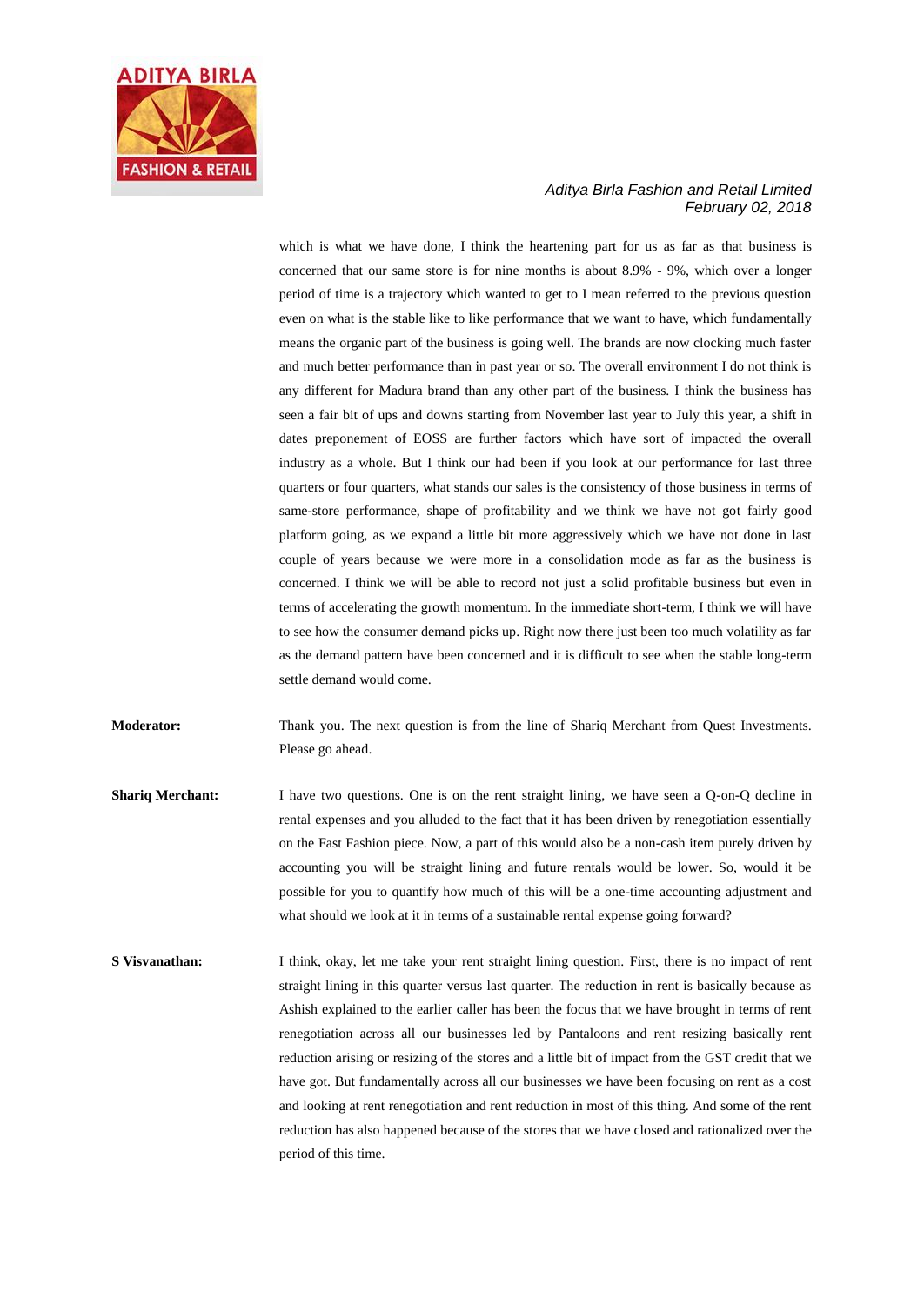

| S. Visvanathan:         | So this is not a one-time accounting entry there is no accounting entry in that account.                                                                                                                                                                                                                                                                                                                                                                                                                                                                                                                                                                                                                                                                                                                                                                                                                                                                                                                                                                                                                                                                                                                                                                                                                                                                                                                                                                                                                                                                                                                                                                                                                        |
|-------------------------|-----------------------------------------------------------------------------------------------------------------------------------------------------------------------------------------------------------------------------------------------------------------------------------------------------------------------------------------------------------------------------------------------------------------------------------------------------------------------------------------------------------------------------------------------------------------------------------------------------------------------------------------------------------------------------------------------------------------------------------------------------------------------------------------------------------------------------------------------------------------------------------------------------------------------------------------------------------------------------------------------------------------------------------------------------------------------------------------------------------------------------------------------------------------------------------------------------------------------------------------------------------------------------------------------------------------------------------------------------------------------------------------------------------------------------------------------------------------------------------------------------------------------------------------------------------------------------------------------------------------------------------------------------------------------------------------------------------------|
| <b>Shariq Merchant:</b> | Okay. So this should be a sustainable rental expense going forward                                                                                                                                                                                                                                                                                                                                                                                                                                                                                                                                                                                                                                                                                                                                                                                                                                                                                                                                                                                                                                                                                                                                                                                                                                                                                                                                                                                                                                                                                                                                                                                                                                              |
| S. Visvanathan:         | That would be the base from which we start. If you expect to get this every quarter may not be<br>right but as we go forward this is a sustainable base from which we will start.                                                                                                                                                                                                                                                                                                                                                                                                                                                                                                                                                                                                                                                                                                                                                                                                                                                                                                                                                                                                                                                                                                                                                                                                                                                                                                                                                                                                                                                                                                                               |
| <b>Shariq Merchant:</b> | All right, got it. My second question is on the Fast Fashion pace. So the way you have been<br>looking at the business say two quarters or three quarters ago is slightly different given what<br>has changed. Now, going forward how you are looking at growth for Fast Fashion and how do<br>you look at margins more from two years to four years perspective.                                                                                                                                                                                                                                                                                                                                                                                                                                                                                                                                                                                                                                                                                                                                                                                                                                                                                                                                                                                                                                                                                                                                                                                                                                                                                                                                               |
| <b>Ashish Dikshit:</b>  | So we have two components of Fast Fashion one is the People business, which is the<br>homegrown own brand business. We are comfortable with an overall business model that we<br>have achieved there. We are almost nearing the breakeven as far as that business as a whole is<br>concerned. And therefore, there is a focused effort on expansion there. You will see over next<br>couple of years and if that is the directional question that you are asking a lot of growth<br>coming out of that business because we are confident of the business model, we have achieved<br>the stable sort of price valuation creation with the customer and the economics of the business.<br>The other part of the business and that is where the assumptions have changed significantly as<br>you alluded to versus what we were saying about three quarters - four quarters back was for<br>Forever21 business were we recognized that the current business needs significant<br>restructuring which is what we are undergoing right now on all elements. The store resizing the<br>new store model, the existing store, everything from closure to resizing to renegotiation.<br>Forever21 at this point of time will probably will open 6 stores to 8 stores a year and only the<br>model that works for us which is more sort of driven with lower revenue or pure revenue share<br>models with capital investment from builders and so on. Our focus is on Forever21 is unlike a<br>year back when we were investing a lot and focusing on growth is really getting the right<br>business model right here. So two different parts of the business and two different pieces of<br>strategy as they played out. |
| <b>Shariq Merchant:</b> | So but so now you would say that you broadly got the business model right for incremental<br>stores?                                                                                                                                                                                                                                                                                                                                                                                                                                                                                                                                                                                                                                                                                                                                                                                                                                                                                                                                                                                                                                                                                                                                                                                                                                                                                                                                                                                                                                                                                                                                                                                                            |
| <b>Ashish Dikshit:</b>  | Yes.                                                                                                                                                                                                                                                                                                                                                                                                                                                                                                                                                                                                                                                                                                                                                                                                                                                                                                                                                                                                                                                                                                                                                                                                                                                                                                                                                                                                                                                                                                                                                                                                                                                                                                            |
| <b>Shariq Merchant:</b> | Okay. And so for the existing stores what would be excluding the stores that you shut over the                                                                                                                                                                                                                                                                                                                                                                                                                                                                                                                                                                                                                                                                                                                                                                                                                                                                                                                                                                                                                                                                                                                                                                                                                                                                                                                                                                                                                                                                                                                                                                                                                  |

last two quarters - three quarter what would be a like-to-like growth? And what do you think is a normal like-to-like growth for this business?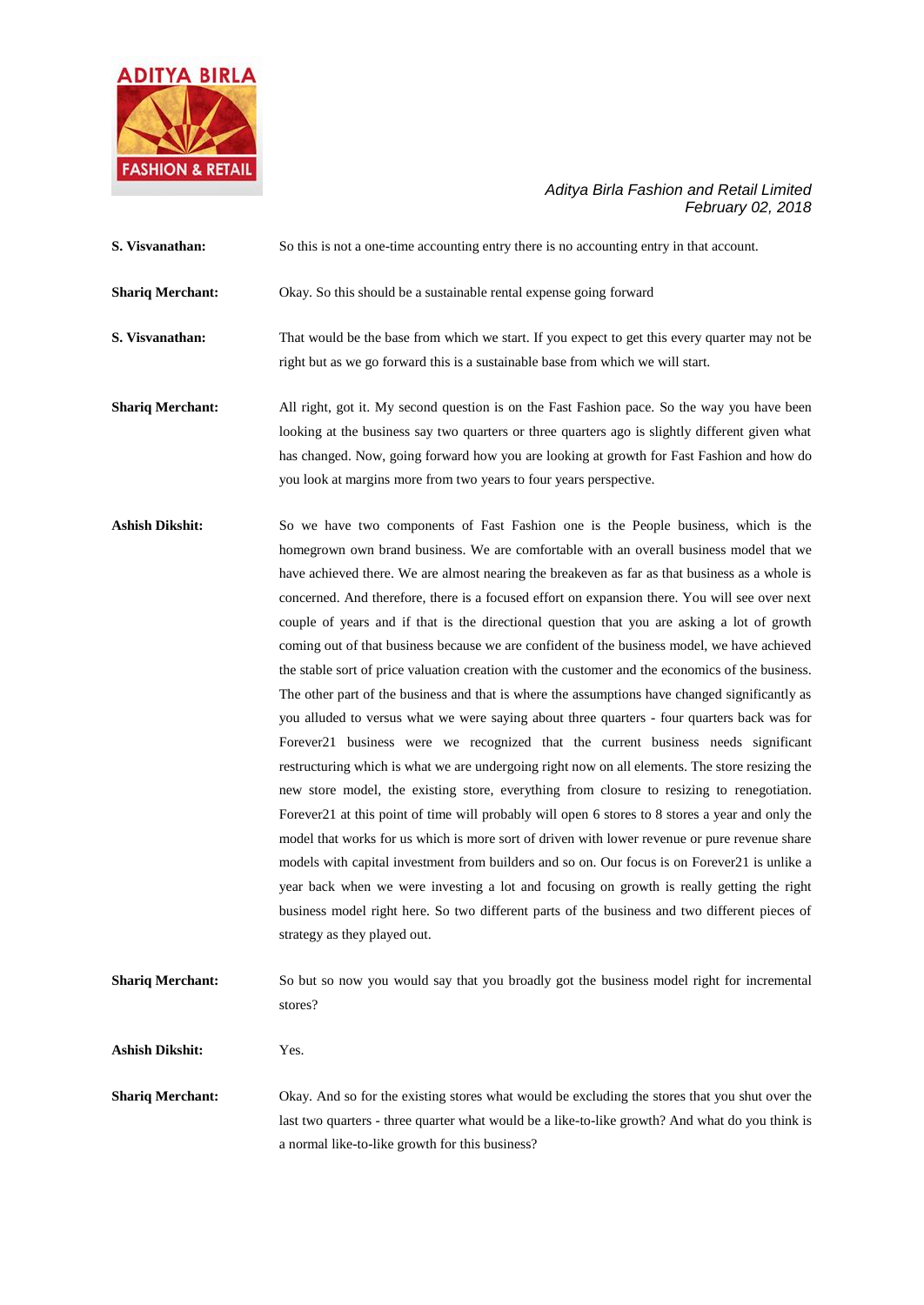

- **Ashish Dikshit:** So at this point, the business is a whole experiencing high double-digit like-to-like growth as we are undergoing this restructuring in many parts of these stores. So that is something that some of it is a function of the fact that we are resizing, restructuring the stores. Some of them is the organic state of the business as it exists. Obviously, our first task is to make sure that we have a network which is healthy which allows us to reinvest once again in this brand and that is really what we will do over this quarter and next quarter. Hopefully, this will turnaround in next coming few quarters. And that is when I think we will start accelerating.
- **Shariq Merchant:** Okay. Margin sir the inventory correction that was taken during this quarter was the old inventory prior to the acquisition?
- **Ashish Dikshit:** No. I think what happens is as our internal assumptions of growth were very high for this business as you yourself alluded in the question. A lot of our inventory was built around those growth assumptions as we realize that the profitability of business requires deeper correction. We also found that we had in the meantime built up a lot of inventory. So we had to take a few tough calls in terms of what to do with that inventory to get back to the healthy state of business and that is what we have done in this quarter.
- **Shariq Merchant:** Okay. And sir, my final question is on the Innerwear business. If you could just talk about how you are looking at growth in this business and when we can expect a breakeven and how long will you continue to invest behind this?
- **Ashish Dikshit:** So I think our intent is very clear in this business. We are currently growing, I mean the percentages do not make sense for the business, it is small. The first goal is to get to Rs. 100 crores or somewhere close to that by the end of this year. We would still probably grow at 100% on top of that over you know next couple of years. Now that kind of ambition to build up Rs. 500 crores in next three years to four years would require consistent reinvestment. I do not believe that we will be able to or we should be trying to turn profitable in this business at least for the next one year or two years. So in the short-term, we will have to invest in building distribution capabilities and building strong field force in creating traction at the counterpoint of sales visibility, lot of investments which is on the mode of investment and not really on the expense side because that part we will manage pretty quickly. So as I see, the idea is to get to Rs. 500 crores over next three years as far as Innerwear business is concerned and with that ambition, I think we will have to be ready to make the investment. I do not see therefore investments coming down over next two years.

**Moderator:** Thank you. The next question is from the line of Abhishek Ranganathan from Ambit Capital. Please go ahead.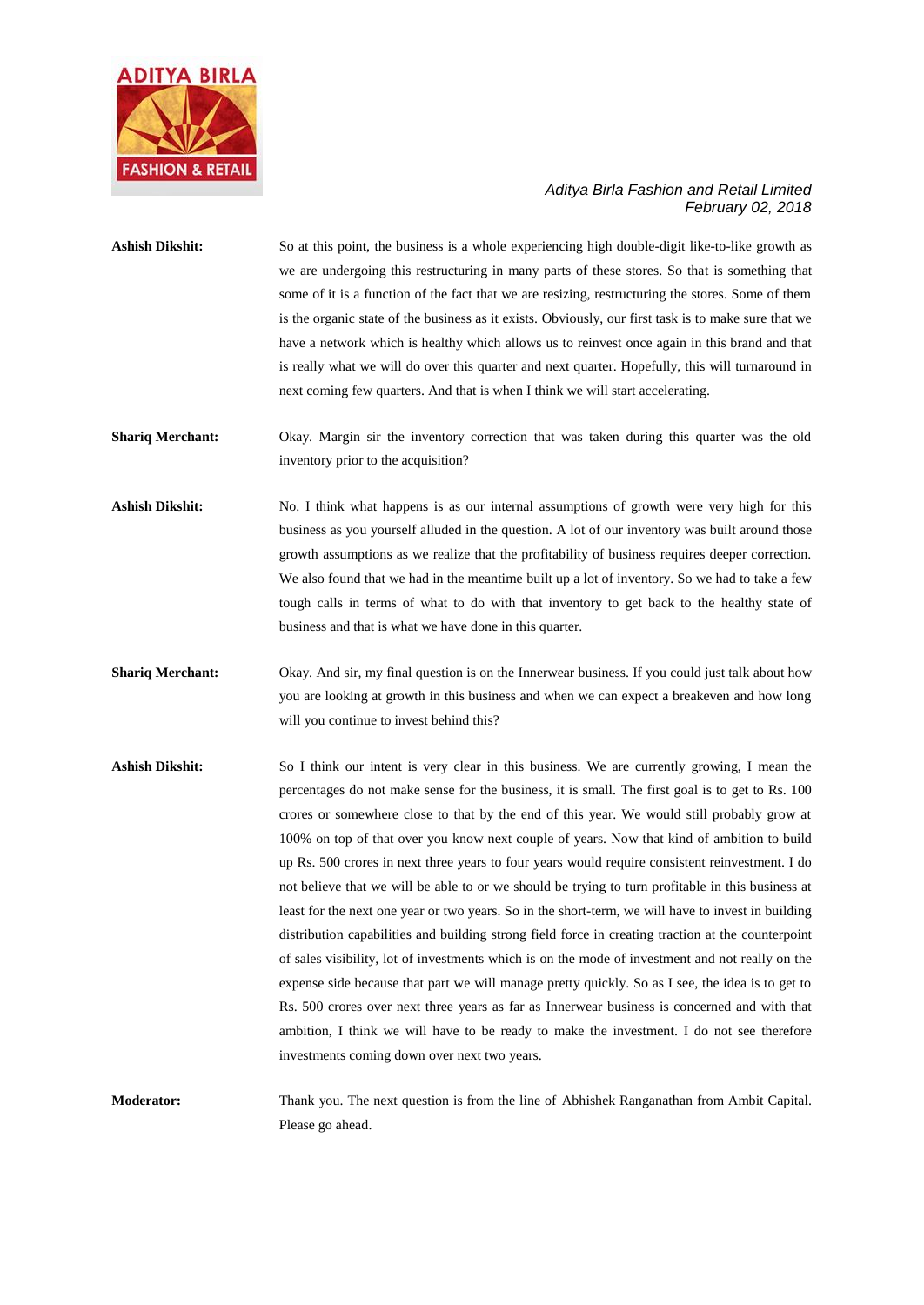

- **Abhishek Ranganathan:** Couple of questions, one is on the Madura's wholesale channel. At what percentage of the pre-GST level is the wholesale channel operating at? How much headroom we have? Have we covered up pretty much all the ground? And the other question I have is with regards to the brand in Madura as to where each of these brands scaled up, are there any distribution gaps in the brand which we can plug and particularly I am keen to know more about Allen Solly, where Allen Solly is space how it is performed?
- **Vishak Kumar:** Okay. Abhishek, to your first question, this is Vishak here. GST most market seems to have recovered probably the South is still not back to the normal levels that it was before GST. Tamil Nadu particularly, Andhra to an extent but in general South has been the one which has taken the longest to come back, okay? Also, there are smaller towns which are probably taking longer to recover then the larger cities. But clearly month-on-month things seems to be coming back to normal.
- **Abhishek Ranganathan:** And when do we see this stabilizing and what portion of our business in South or this particular states which you are alluded to?
- **Vishak Kumar:** We are fairly strong in the South, okay? So to that extent, it did affect us. The good news Abhishek is that it is coming back so I guess we do not have to worry too much there. To a large extent come back especially big cities have come back much better. To the second question, in fact, Allen Solly has been our fastest growing brand this year. So it looks like a lot of good things happening on the brand. A lot of innovative products, a lot of exciting stuff which is happening on the brand. Distribution opportunities frankly we have been growing pretty deep into the Tier-II, Tier-III towns across the country, in fact, we have had a Project Bharat which took us to many-many towns across the country, and that is something we see even in the next few years to be able to continue growth opportunity. So that is something we have done a lot in the last few years and it will continue over the next couple of years as well I am sure.
- **Abhishek Ranganathan:** Sure. Thanks. The last question is on Pantaloons and Forever21 both. I mean in both we were quite bullish, and we have demonstrated certain numbers to be bullish on. But on both sides what we have seen particularly in Pantaloons where we had actually lost the SSG trajectory for quite some time. Now barring 1Q FY 2018 we have seen almost I think in four quarters or five quarters of same-store growth. I just wanted to get a sense when we will see this business come back to same-store growth? What are the gaps which are holding us back there? And in terms of network expansion, do you see taking a pause on Pantaloons, for now, adding the samestore growth back and then focus on the network addition, something which you talking about building in Forever21.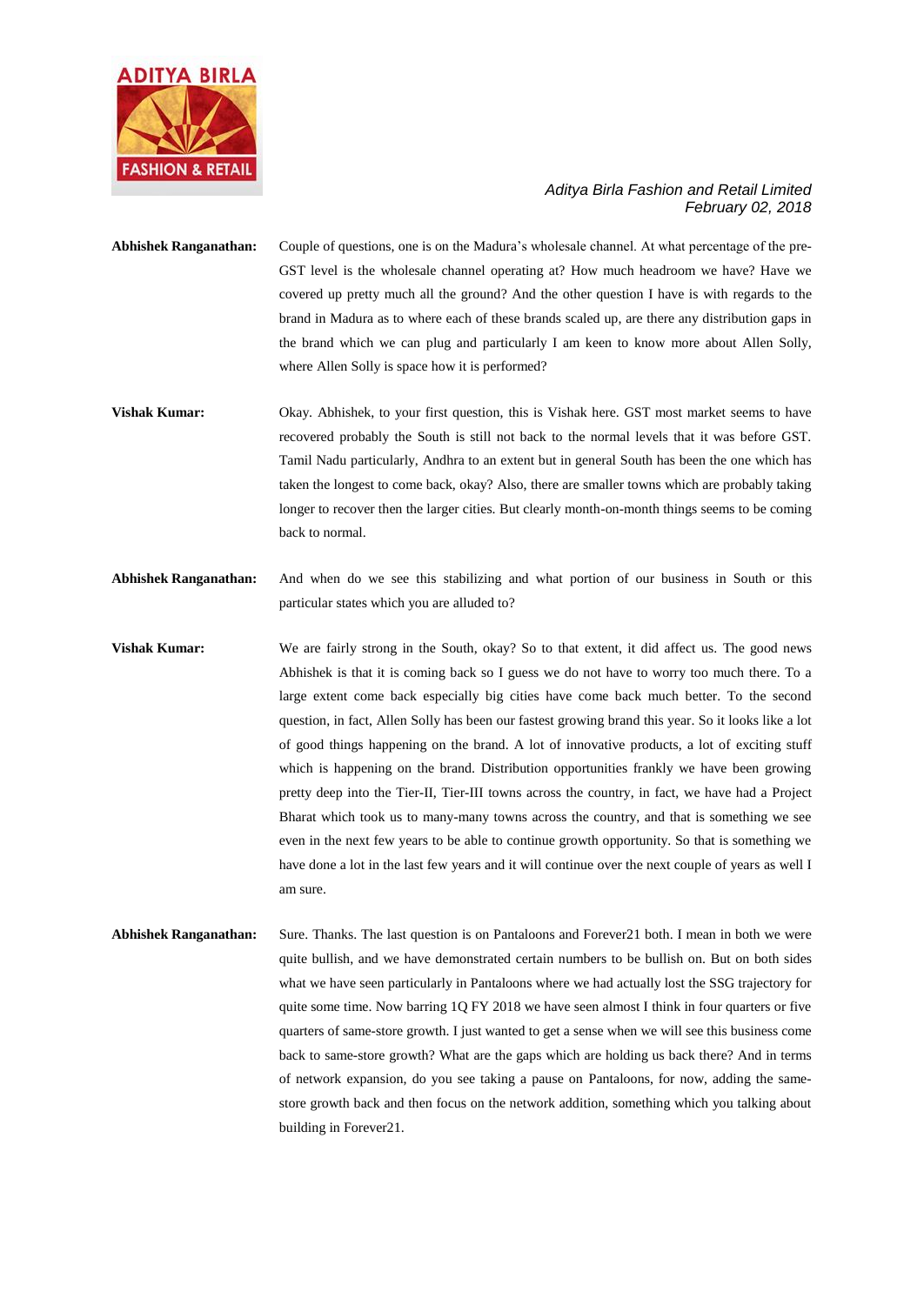

**Ashish Dikshit:** So Abhishek, I think the two businesses are in very different phases of both have confidence in our business model as well as how prepared are they**.** So the first question is as far as Pantaloons is concerned while it is admittedly been a business in which the same-store growth has not been where we want to be. Our confidence in the business remains high. Our store performance at least of the newer stores is as we would have liked or just marginally below that. So we are actually going through the excise of what is required to be done to get back to the same store growth and what has been causing and primarily there are two factors to look at. In terms of our next step of analysis and action. One is if you recall about a year and a half back when the first set of growth came was due to significant price reduction that we have taken and for some part of that period, we got the volume growth well ahead of the price drops we have taken and therefore that strategy seems to be working out. It was also aligned with our long-term strategy of going deep in Pantaloons in terms distribution because the market opportunity lies in all parts of the country. So I think while the second assumption remained true the first part of taking price down and getting equivalent volume growth that really not played out well and some of the reasons have been more internal in terms of planning, availability, freshness, etc., which is what we are addressing and I would say we are confident in next couple of quarters some of these fundamental issues that have dragged down what is otherwise a very sound business proposition, we should be able to address and took forward. So I continue to remain very sound and bullish as far as Pantaloons is concerned. I would not look at it with the same eye that we are reviewing our other business which requires a deeper restructuring which is Forever21. So our expansion will continue but please be assured that we are very mindful of the fact that we are missing on the same store growth and there is a lot of action inside the company which is happening to address that.

- **Abhishek Ranganathan:** Sure, sir. Much appreciate that. And Forever21 you mentioned, you mentioned that there will be economics have to be revisited for this business because if we did not ramp-up as per your expectations and is that because of (a) location or is it because of cost or because of competition, which should be like the single largest, single most important reason among these three to cause you to reevaluate the business economics.
- Ashish Dikshit: So we probably covered 90% of what you need to look at which is size, cost, and competition and I think we are equally impacted on the legacy stores on all three accounts. The stores were much bigger than I think what the business model deserves. The cost of the early stores was much higher than what we are signing up now or what we think we should have the size of the store and honestly, this is the part of the business which got competitively most affected because it is large stores, expensive stores, we were in top 8 or top 10 locations stores that we inherited where there is kind of competition in Fast Fashion space has been more fierce. Therefore, a lot of challenge is really to restructure these stores. So the combination of reinvestment, resizing, closure, renegotiation, every combination that is required to make that happen. At the same time because the brand continues to remain very strong and we see the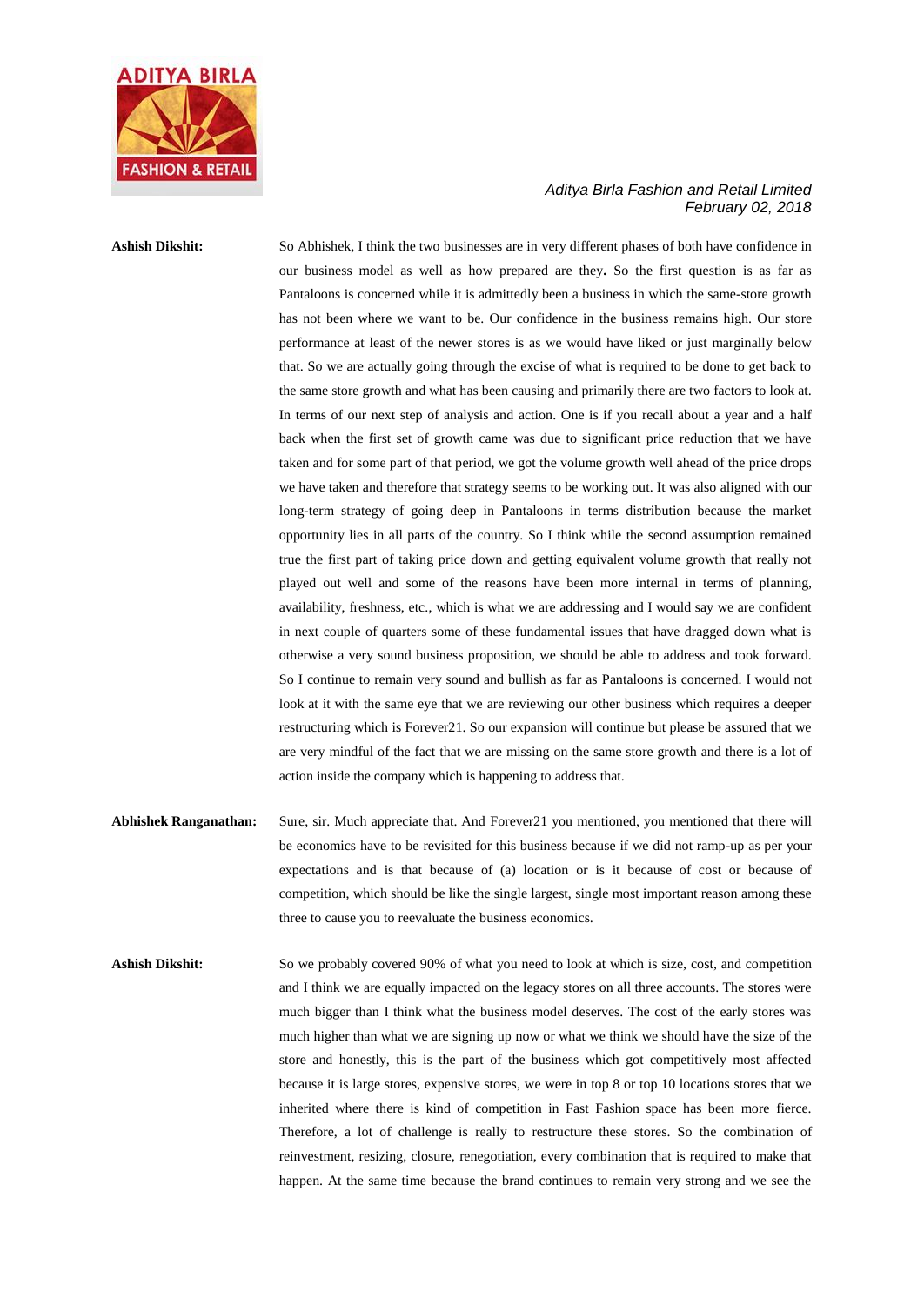

evidence at any every research that we do consumer interaction that we have with the store. It is a digital response to customers, its strength in e-Commerce. So there are enough reasons for us to believe that these few stores and the current business model in those stores should not take away our long-term view on this brand. The new stores that we are opening and we have opened about 6 stores - 8 stores this year are performing much better. The business model is **(Inaudible) 39:26.4.** It is just that we want to make sure that we do not move too fast and move in line with performance.

**Abhishek Ranganathan:** Sir, if I may, I just one question on capital allocation and new businesses. The question I have on new businesses capital allocation is one is we read articles of you getting into Women's Innerwear some of these luxury fashion in terms of Polo Ralph Lauren. I mean our Men's Innerwear is still we are still where we want to get into and we have still not got achieved the scale which we are aspiring would still early days. In that case, why do you want to start evaluating women's Innerwear as well and given the fact that Collective was not a very successful offering? Luxury has been a very tough market. Why do we want to devote our energies into the luxury part of the market? I understand possibly may be the long-term opportunity but I think pardon me if I am wrong or seeing it from a different lens but we have enough on our plate here.

**Ashish Dikshit:** So adding few things Abhishek. One strategy that we build is with a long-term in mind. Some of our investments do seem to be happening simultaneously and I appreciate the pressure on the capital allocation that you are raising for us. So I will clarify both in terms of strategy and our current treatment of capital allocation strategy as far as that is concerned. See, our longterm opportunities that we have identified, we have identified men's casual wear. Innerwear is a large segment simply because of the change in lifestyle that consumers are going through, more active, healthy lifestyle and you have seen in the men's side I think our opportunity is even larger on the women's side because that market is even less branded in that sense. There is space for large play to be built. And therefore, we are doing not want to wait for five years for one to get settled to this because some of the capabilities are pretty common especially in the distribution side. We have chosen to synergize our effort by going with one brand which allows us to leverage the brand. We are building a large field force which probably will be able to leverage that whole thing. But coming back to the capital allocation thing most of our capital is going into expansion as far as Pantaloons is concerned, reinvesting and strengthening the Madura brand portfolio. Small part of capital is going into building these new businesses. So some of the international brands that we are talking about are in a year store brand and ideal is not really to build a very large business quickly but to create, have a portfolio which gives you a meaningful presence and as the market matures and grows allows you to play that opportunity. So even Collective for example will be in the round now for 10 years. In last two years, the Collective has been the single largest business as far as the same-store performance is concerned. Now, it is not saying much on our network of 8 stores. But if you look at post-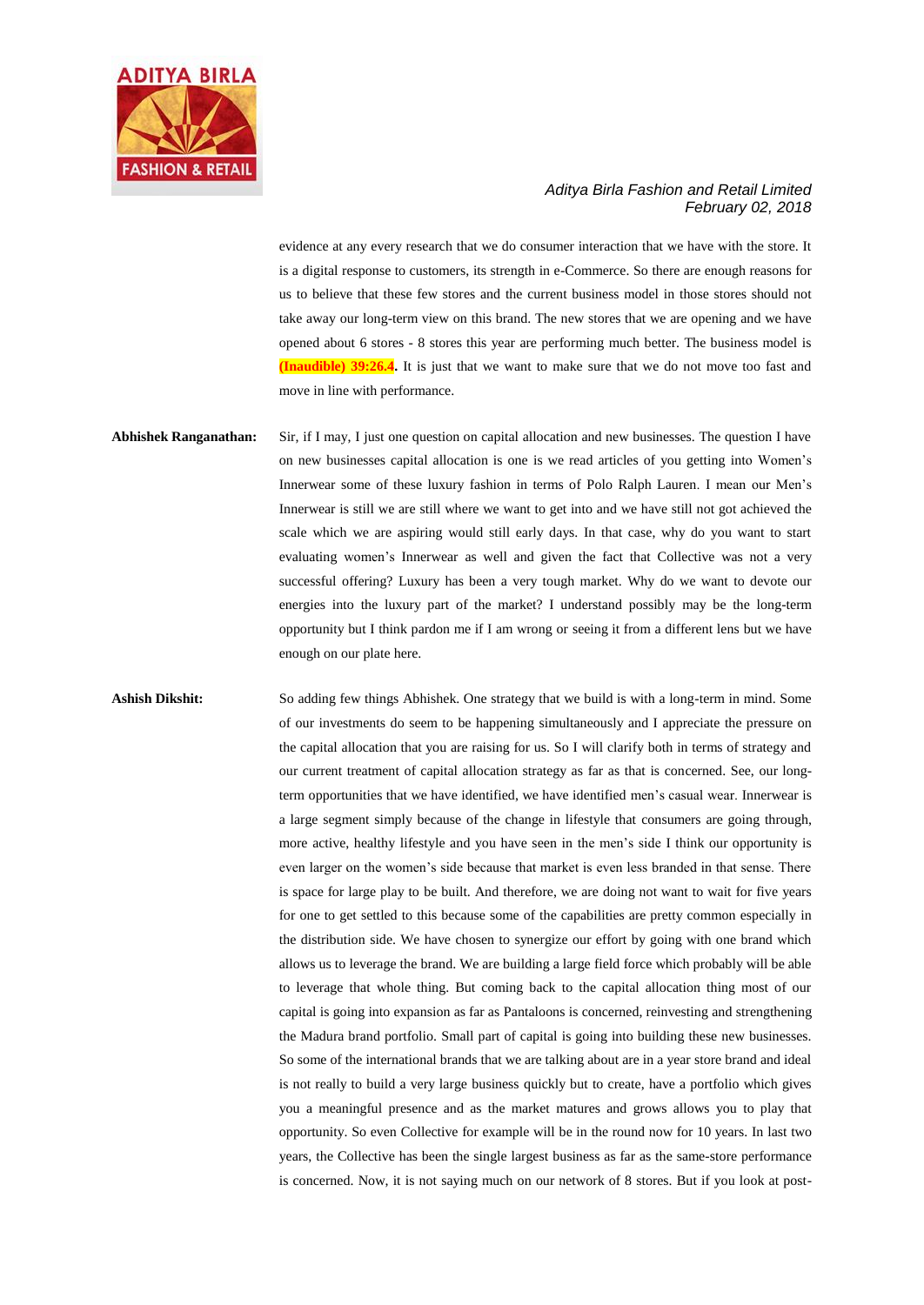

demonetization, GST the entire industry has gone through so many ups and downs but the Collective as a network has proven our sort of investment and faith in that piece. And is consistently grown over last 8 quarters - 12 quarters. So take your point, in terms of management effort and capital allocation in new businesses. But we are doing it in a manner that we do not lose out a long-term opportunity yet do not burden ourselves both in terms of effort or investment possibly on this business.

**Moderator:** Thank you. The next question is from the line of Vinod Bansal from Franklin Templeton. Please go ahead.

**Vinod Bansal:** Just a couple of small questions. One on this Innerwear part that we are starting now or wanting to start in women's innerwear. Does it extend our time to profitability or time to breakeven? We will be talking about one year or two years more of losses as it extends that further?

**Ashish Dikshit:** I think Vinod; marginally yes because I think it will be two presumptive for us to believe that we will get everything right first time around. But I think two things and even referring to Abhishek's earlier comment that I want to make, our innerwear our investments saw losses whichever way you look at it are not fairly large and these are reasonably small compared to our size of the business. And also, the incremental investment that we will have to make in the women's innerwear side is more on capabilities, supply chain understanding. We have the distribution, we have the brand, and we are building muscle around playing in the market. I think while, yes it will take a little longer and therefore, expand the breakeven journey for innerwear by maybe a year or so. But it is something that we expect will in overall investment that we have made in incremental terms will probably turn around very quickly.

**Vinod Bansal:** Right. But it does expand beyond two years in that case?

**Ashish Dikshit:** Yes, because by the time you would launch it perhaps be a year from now or 6 months - 9 months from now.

**Vinod Bansal:** Let me repeat what Abhishek asked, you said that it will be too presumptious to think that whatever we do will get right in the very first time. And yet we are doing many things at the same time for the first time. You said that the opportunity is large. But what is the hurry to do luxury fashion, we have quite a few brands there, Ted Baker, Simon Carter included in a way now F21 last year, Pantaloons a couple of years before that. If I look at 2010 to say 2014 - 2015 we were growing very well without adding much and now we are adding a lot of platforms to our growth while the organic growth has been fairly weak. What is the whole thought process here I mean are we looking at just building a lot of capabilities and then wait for growth when it comes by? If you can explain that a bit more?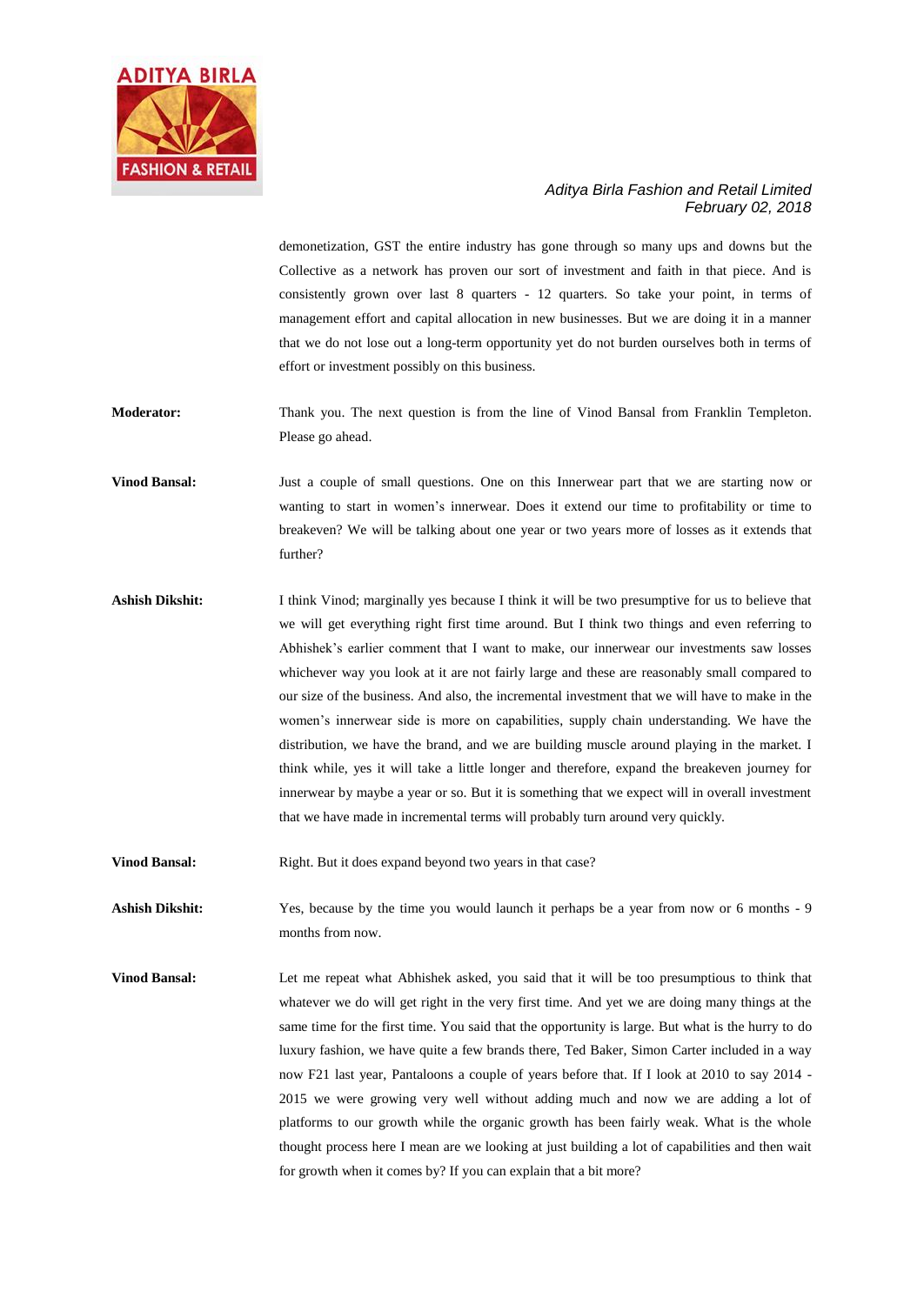

**Ashish Dikshit:** So Vinod, I think as I said the long-term strategic questions need to be answered differently, we do not look at our business in only buckets of a year, three years, five year kind of thing. If you look at the longer-term story of our business. We have seeded businesses which have given us next ten years run. If you look at our portfolio and that is a question that use to be presented to us in past. Our portfolio got concentrated around brands which were largely men's wear, more formal in nature and there was a large market opportunity outside and many other players were actually playing that market. As we look at the entire consumption story the portfolio required to be widen both in terms of extending these brands into occasions, new segments, which is what we did, it is not that we did nothing, and we grew from 2010 to 2015. In fact, it is exactly the opposite. It is the number of things that we did between 2007 to 2010 which gave us the runway post 50% to 60% of our incremental revenue in last five years - six years came from investments in new businesses, new products, sub-brand extension that we did in the period prior to that. And I think, somewhere along the journey because we were growing extremely well, we missed out investing on the further platform for growth. I think, if you look at Indian market story and you do not have to look at us alone, you look at how the industry has played out. There are few large areas of opportunities which were next five years ten years will play out. It does seem to appear that many of these are sort of getting clubbed. But if you look at our own journey, Pantaloons investment there was a period where we were investing a lot of money and cash flows into Pantaloons business to as much as Rs. 200 crores - Rs. 250 crores. Today, we have come to a stage where after having expanded that we have brought that business to a point where it is generating cash to be reinvested into other businesses. So our deep investments in Pantaloons, despite some of the glitches that we have currently has allowed us to build a business which is actually generating positive cash flow to be invested in other businesses. I think we are in a journey where both our Lifestyle Brands and Pantaloons have got to a pace where they are not just self-sustaining but they are actually generating investment for themselves and for other businesses and we are not playing out, therefore, which other businesses and which other spaces should we play. The final point I want to highlight, I think it is again to Abhishek's and your question, our investments in these businesses are very small. We will open five stores in this luxury space over next one year. We opened two stores last year. So we have been very conservative selective and careful in terms of expanding each of these spaces. Our innerwear business has also grown after a year of research and in the first year I mean the proof of the pudding is that in the first full year of operation we would be at Rs. 100 crores business. Now, that required an investment, our ambition is slightly higher and therefore, we have got a trajectory, it is working well. People as long as we were not happy with the business model we are not investing in it. And it has been a business which has been around. So I would actually go ahead and state that we see a lot of projects, we see which one of them deserved the capital and we we give them capital as they start showing performance and that is the strategy that we will continue to play. However, our long-term play in the apparel business overall opportunity that we see continue to be strong in many new areas and we will continue to explore some of them.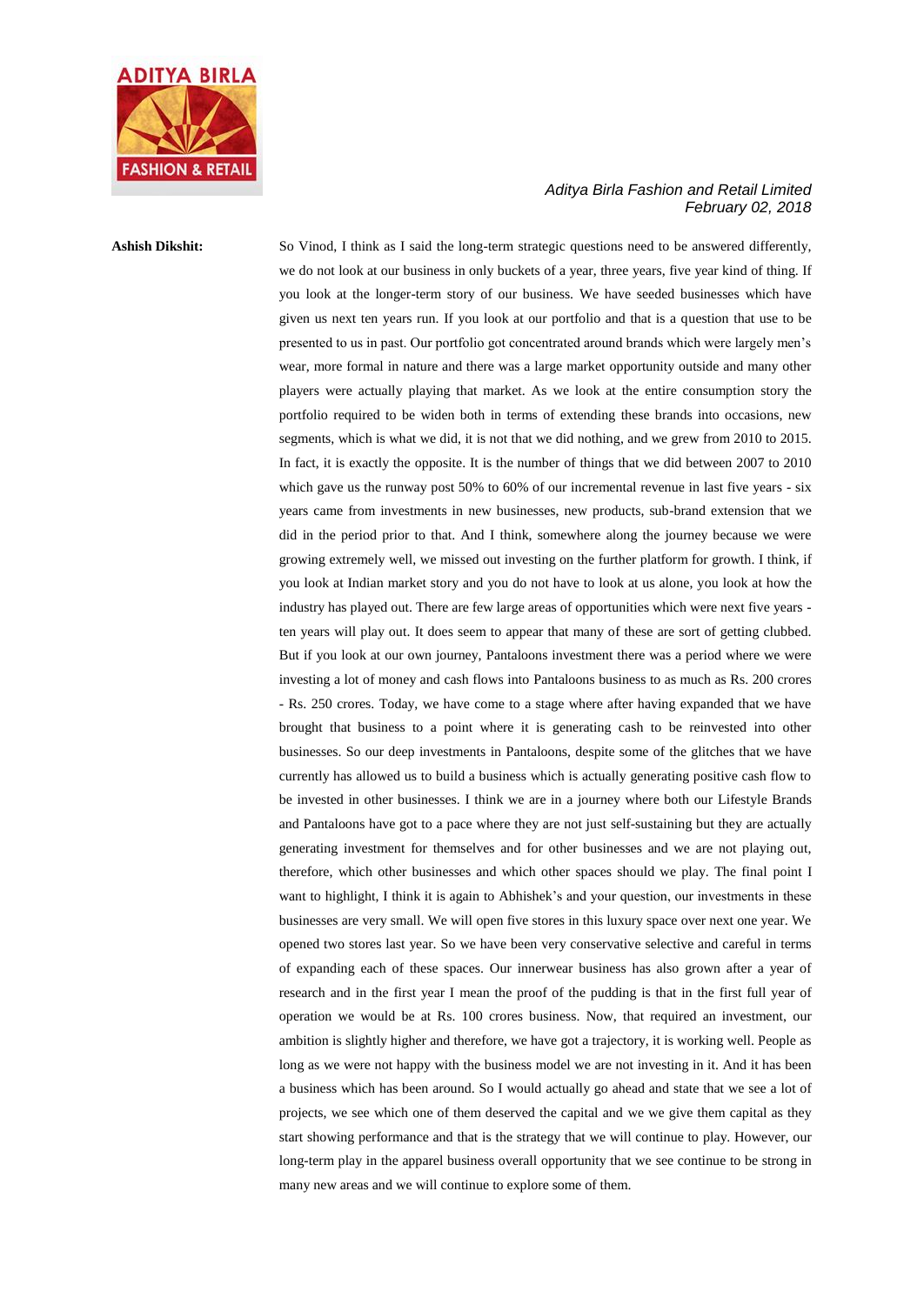

**Vinod Bansal:** Right, that is helpful. Okay, so one question on the F21 and again somebody asked this earlier. We have spoken about incrementally newer challenges that you are facing. These challenges and you have said that you are being more cautious about expanding your store network and asking for a specific agreements with the malls shop owners, does it sort of reduce the overall addressable market for F21 apart from reducing the annual growth rates, the opportunity size may be smaller because you are being more specific about what you wish to have and you may not get your kind of agreements in all cities with all kind of malls. So does that reduce the overall size of the business from a five years point of view?

- **Ashish Dikshit:** Yes. I think the short answer at least from one year to two years point of view, the answer is yes. And again, that is a careful choice that you are making again coming back to the question of capital allocation. We want to put capital where we feel comfortable the business model gets proven, we get it right. And therefore, that business will have to deserve that capital and that is a journey in which we are going through. If we feel more confident a year or two years down the line, we will probably accelerate that.
- **Vinod Bansal:** Right. If I may persistent a couple of questions on this one again. If this is the first licensing business we are doing on any large scale I suppose, is it that because of the royalty that we have to pay to the brand owner, profitability less and therefore, if you do not get the asset turns, it does not make money. Secondly, what kind of growth you are looking at in this business and third, you bid Rs. 175 crores to the Indian franchise the previous franchise, you might have had or what Rs. 75 crores or Rs. 80 crores of losses already in this business might have Rs. 20 odd crores in the next quarter. So Rs. 275 crores - Rs. 280 crores of loss already sitting from this business by when do you think you can recover that money?

**Ashish Dikshit:** I think, it is going to be the longer horizon. You have done the numbers; you probably have a good sense of it. But having invested the brand with a view of at least two decades of the run, it is our investment in space which is extremely competitive globally. We wanted to partner somebody who has shown the capability to compete well in a global scale. The initial hick-ups, the investments, the journey of a turnaround, etc., is taking longer and therefore is the difficult one. But it is a very important segment of the market young women buying fashion is the largest part of the market everywhere else in the world. I do not believe it will be any different in India in next 10 years. We have got in the international brand which has proven capabilities strong brand, great franchise; we will have to get few model issues of business right on that. And in terms of the royalty and other pieces, it gets compensated Vinod to a large extent by what we do not need to do ourselves. We do not need to design, we did not need to source, and we do not need to invest as much in the brand because the brand is familiar. And therefore, to that extent, there is a fair balance that comes through on the other side. I mean, we will have to get the other pieces of the business model right in terms of store productivity, rentals, and other pieces. And therefore, it remains an important piece for us. The acceleration of pace will be a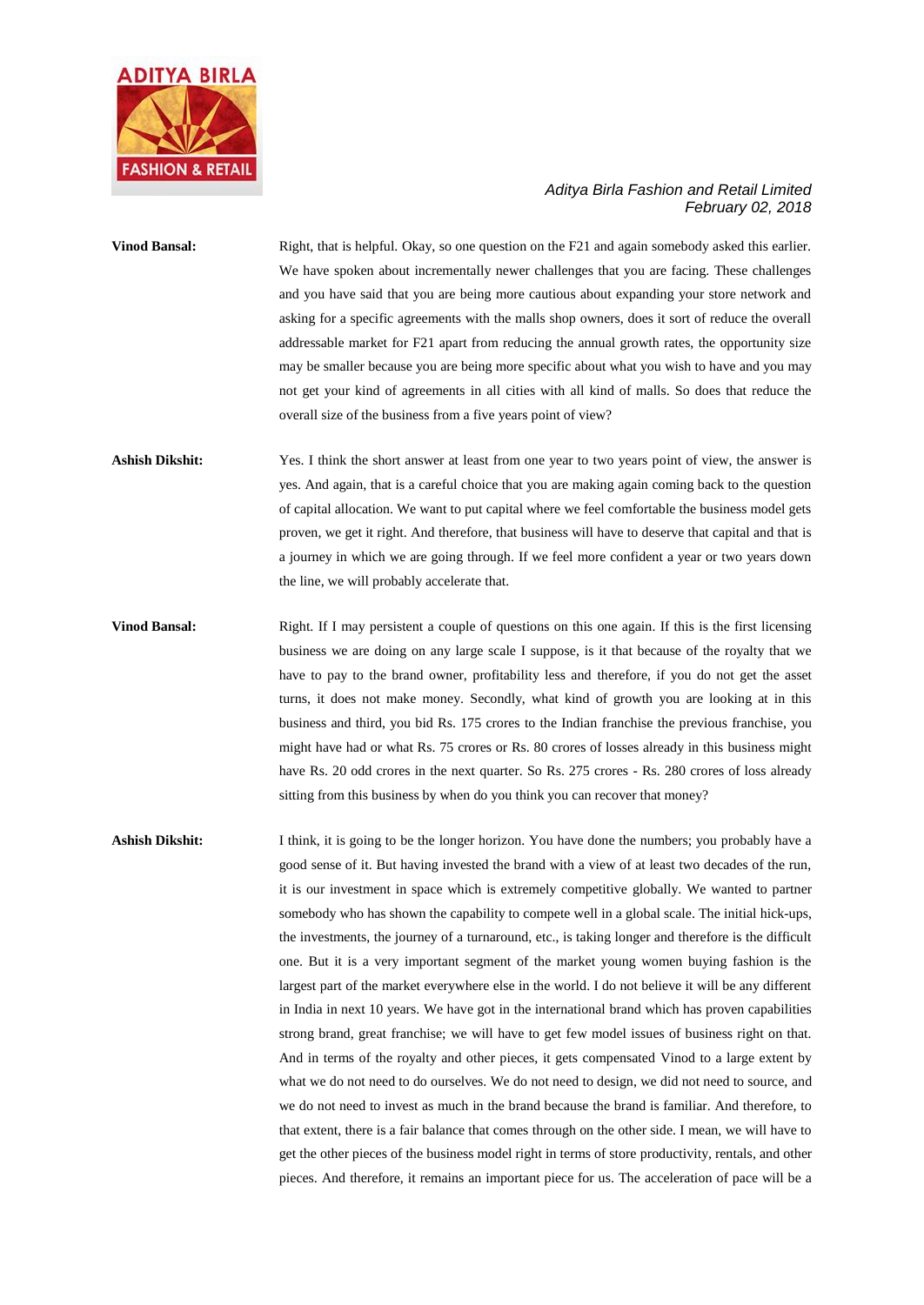

function of our overall capital allocation strategy but need to build a meaningful strong play in this segment is a very long-term game for us.

**Vinod Bansal:** And fair to assume that right now we do not have a great clarity on what could be that model and how far we are from achieving that model? I mean forget the return on capital, I mean on getting some sort of sense on profitability?

Ashish Dikshit: No, I would not say that Vinod. I think, in the stores that we are opening, we are opening because we believe that model works in the new stores. The weight of this business is still very small. Most of the business lies with the existing stores that we have which is much larger, more expensive as I described earlier. So I think, it is not that we do not know how it is, we need to figure out how quickly we want to expand that. So we will keep weighing it as you said we will get those businesses and stores at terms that we have sort of laid down for ourselves. So these are boundary conditions that we have defined for ourselves.

**Moderator:** Thank you. The next question is from the line of Sandeep Baid from Quest Investments. Please go ahead.

**Sandeep Baid:** My question is on bank loans. We started experimenting with the franchise model I think about 12 months - 18 months back. So I wanted to know of the 47 stores that we have added this year how many are on the franchise model and going forward of the 60 stores to 80 stores that we are planning to open every year, how many of them will be on the franchise model?

**Ashish Dikshit:** So I think of the 50 stores that we have opened so far this year about 11 stores - 12 stores are in the franchise model. We currently have a network of 256 stores of which about 40 stores are on franchise model which is on a total basis about 15% but if you look at the incremental stores that we are opening close to 20% stores are coming on a franchise model. I think that is a fair balance that we will continue to keep at this point of time. We will see the long-term viability of how much should we have but it is a balance we started with testing in few stores now nearly 40 stores that we have in the network. I would think close to 20% of the network is a fair medium-term balance that we will have to keep, and we will get there.

**Sandeep Baid:** So incrementally will it be a higher percentage to achieve the 20% overall?

Ashish Dikshit: I mean 20% to 25% incrementally to get to from 15% today to about 20%.

**Sandeep Baid:** Okay. And secondly, I think, this quarter margin was probably the highest ever for Pantaloons. So just wanted to understand what should we pencil in as a sustainable margin on the annualized basis for Pantaloons going forward?